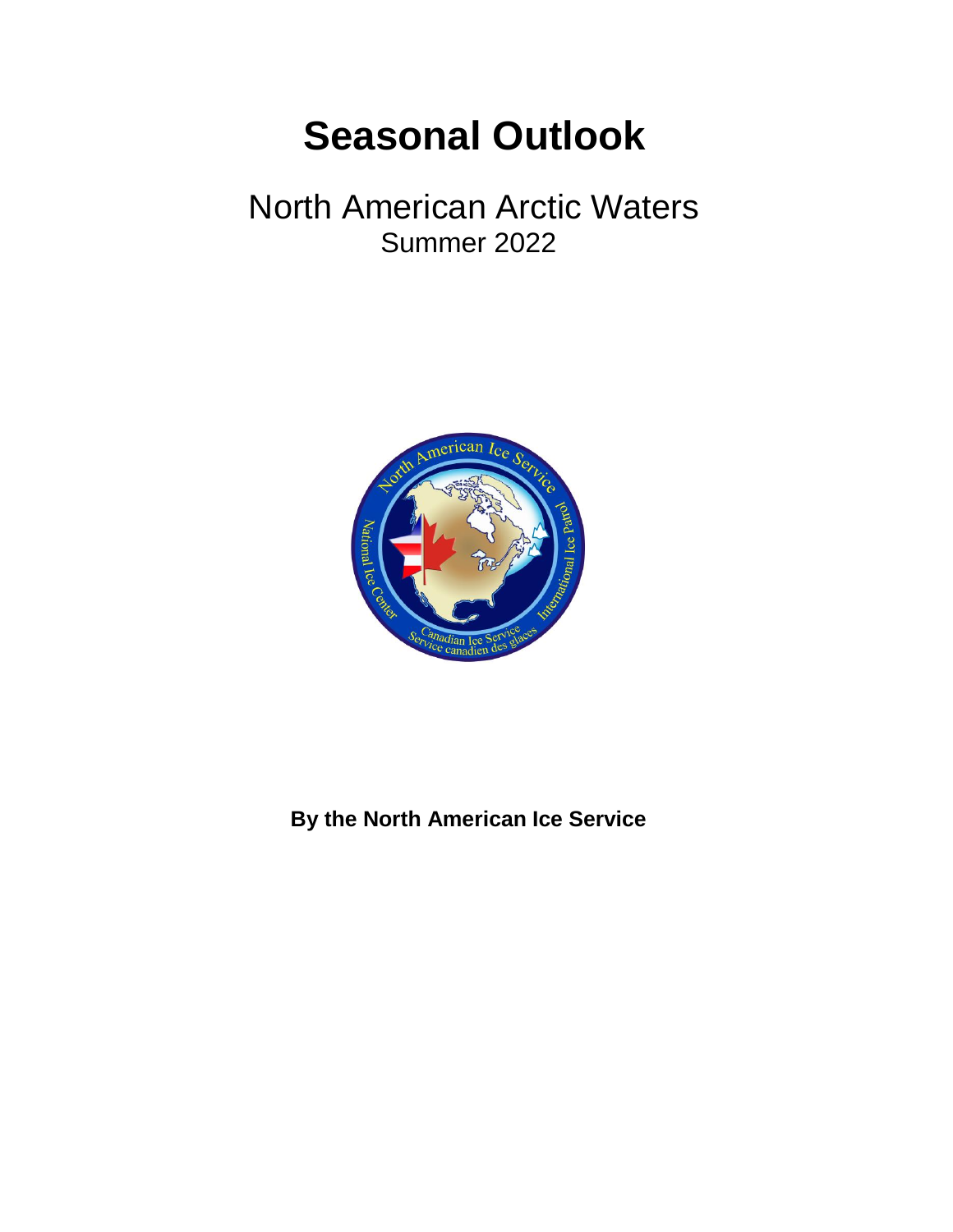**Seasonal Outlook for North American Arctic Waters issued by the Canadian Ice Service on June 1st , 2022.** 

**The first set of 30 day ice outlook bulletins will be issued on June 15, 2022.**

# **Hudson Bay, Davis Strait and Labrador Coast**

#### **Summer ice outlook.**

Forecast ice events are expected to be generally earlier than normal for most of Foxe Basin and Hudson Strait and generally slightly earlier than normal over the Hudson Bay region. Forecast ice events are expected to be later than normal for western Davis Strait and near normal along the Labrador Coast.

See [http://weather.gc.ca/saisons/prob\\_e.html](http://weather.gc.ca/saisons/prob_e.html) for temperature trends.

### **Southern Labrador Coast.**

Current conditions…

Bergy water except areas of 3 tenths first-year ice in the northern section.

June 2-7

- Bergy water with areas of 1-3 tenths ice in the northwestern section.

June 12-18

- Ice melting completely to bergy water.

Outlook for July…

- Bergy water.

#### **Northern Labrador Coast.**

Current conditions…

Within 120 nautical miles of the coast… 7-9 tenths first-year ice including a trace of old ice except 4-6 tenths first-year ice including a trace of old ice in the northwestern section.

Consolidated first-year ice along the coast.

Bergy water further offshore.

Outlook for June…

June 1-7

- South of Nain, 4-6 tenths ice with areas of 7-8 ice within 30-60 nautical miles of the coast.

- North of Nain, 7-9 tenths ice within 90-120 nautical miles of the coast.

- Consolidated ice continuing to fracture.

- Elsewhere, bergy water.

June 8-15

- 4-6 tenths ice with areas of 7-8 tenths ice within 30-60 nautical miles of the coast in the northern section.

- Bergy water with areas of 1-3 tenths ice within 30 nautical miles along the coast in the central section.

- Bergy water along the coast in the southern section and offshore.

June 16-30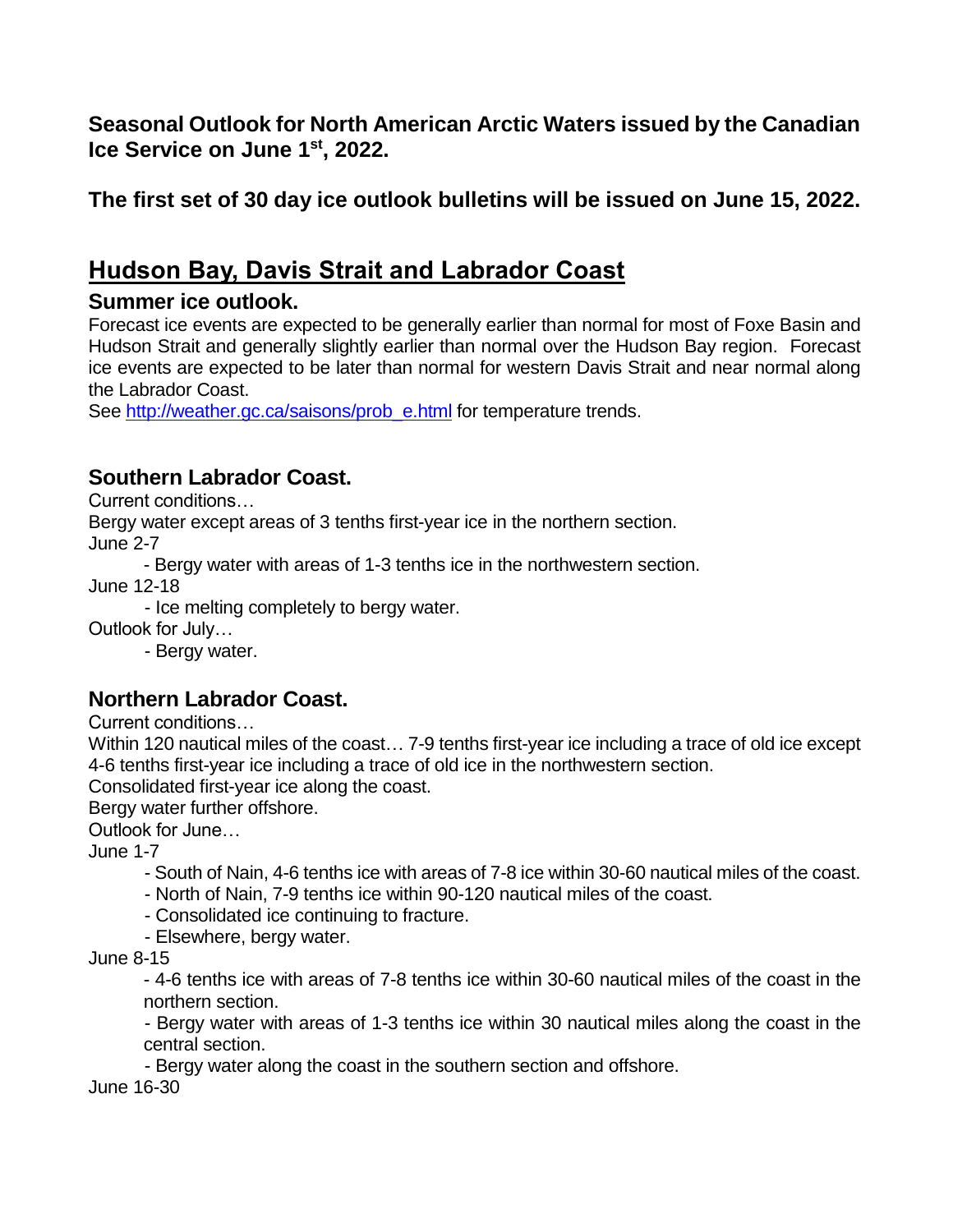- 1-3 tenths ice with areas of 4-6 tenths ice within 30-60 nautical miles of the coast in the northern section.

- Elsewhere, bergy water.

Outlook for July…

July 1-7

- Bergy water except 1-3 tenths ice within 30-60 nautical miles of the coast in the northern section.

July 11-17

- Ice melting completely to bergy water.

Outlook for August…

- Bergy water.

#### **Lake Melville.**

Current conditions… Open water. June 3-7 - Ice free. Outlook for July… - Ice free.

#### **Southern Davis Strait.**

Current conditions…

Mainly 8-9+ tenths first-year ice including a trace of old ice with areas of 9-9+ tenths first-year ice including up to 2 tenths old ice in the western section.

Elsewhere, bergy water.

Outlook for June…

After June 10

- 7-8 tenths ice in the northwestern section.
- 7-8 tenths with areas of 9-9+ tenths ice in the southwestern section.
- Elsewhere, bergy water.

After June 25…

- 4-6 tenths ice with areas of 9-9+ tenths ice in the western section.
- Elsewhere, bergy water.

Outlook for July…

July 1-9

- 4-6 tenths ice with areas of 7-8 tenths ice in the western section.

- Elsewhere, bergy water.

July 15-24

- 1-3 tenths ice with areas of 7-8 tenths ice in the western section.

- Elsewhere, bergy water.

After July 25

- Bergy water with patches of 4-6 tenths ice in the western section.

- Elsewhere, bergy water.

Outlook for August…

August 2-8

- Bergy water with patches of 1-3 tenths ice in the western section.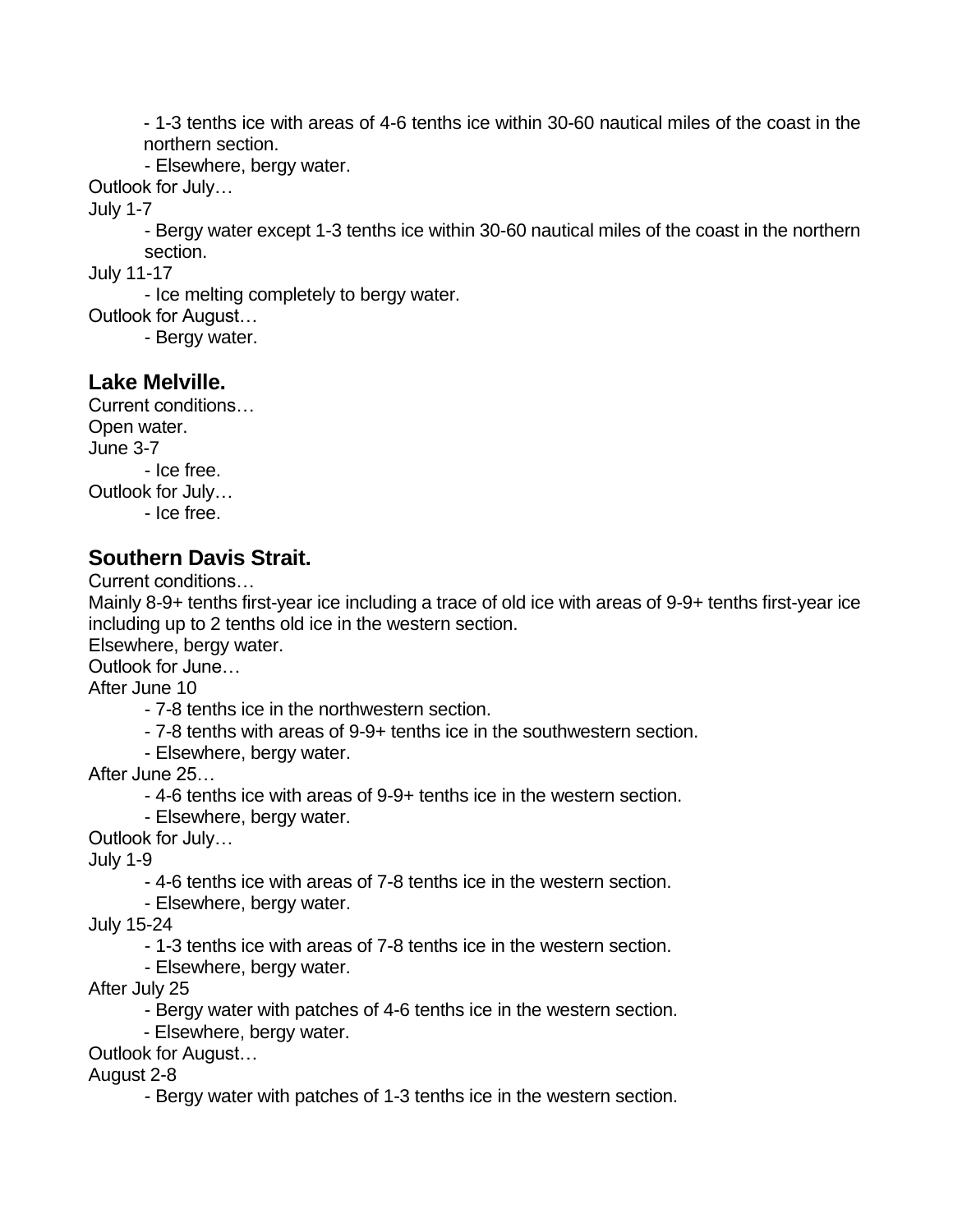- Elsewhere, bergy water.

After August 8

- Bergy water.

Outlook for September…

- Bergy water.

#### **Northern Davis Strait.**

Current conditions…

9-9+ tenths first-year ice in the eastern section. 9-9+ tenths first-year ice including up to 5 tenths old ice in the western section.

Bergy water with areas of 7-8 tenths first-year ice in the extreme eastern section. Outlook for June…

- 9-9+ tenths ice in the western and central sections.

- Bergy water with areas of 4-6 tenths ice in the eastern section.

After June 22

- 7-8 tenths ice with areas of 9-9+ tenths ice in the western and central sections.

- Elsewhere, bergy water with areas of 1-3 tenths first-year ice.

Outlook for July…

After July 19

- 4-6 tenths ice with areas of 7-9 tenths ice in the western and central sections.

- Elsewhere, bergy water

After July 25

- 4-6 tenths ice with areas of 7-8 tenths ice in the western section.

- Elsewhere, bergy water.

Outlook for August…

August 7-13

- 1-3 tenths ice with 4-6 tenths ice in the western section.

- Elsewhere, bergy water.

August 14-20

- Bergy water with 1-3 tenths ice in the western section.

August 20-26

- Ice melting completely to bergy water.

Outlook for September…

- Bergy water.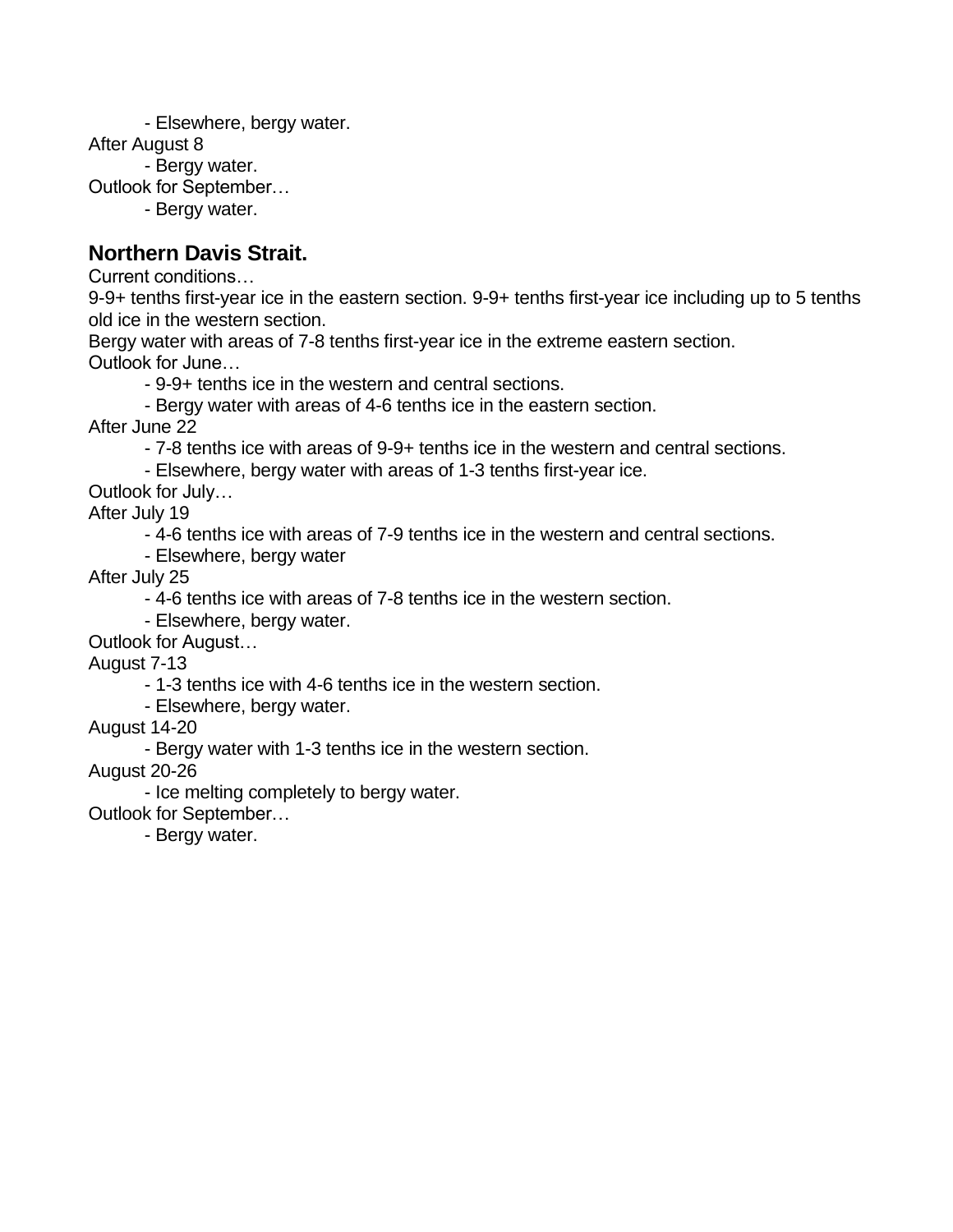#### **Frobisher Bay.**

Current conditions…

4-6 tenths first-year ice except 8-9+ tenths first-year ice in the southeastern section. Consolidated first-year ice in the western section and along parts of the coast in the rest of the bay. Outlook for June…

June 1-10

- 4-6 tenths ice with areas of 7-9 tenths ice in the eastern section.

- Consolidated ice in the western section and in shallow bays.

June 11-19

- 1-3 tenths ice with areas of 7-9 tenths ice in the eastern section.

- Consolidated ice in the western section and in shallow bays.

June 20-30

- Consolidated ice beginning to fracture in the western section along parts of the coast.

- Elsewhere, bergy water with areas of 4-6 tenths ice.

Outlook for July…

July 1-7

- Consolidated ice continuing to fracture.

- Elsewhere, bergy water with areas of 4-6 tenths ice.

July 15-23

- Bergy water with areas of 1-3 tenths ice.

- Remainder of consolidated ice continuing to fracture.

Outlook for August…

August 3-9

- Ice melting completely to bergy water.

Outlook for September…

- Bergy water.

#### **Cumberland Sound.**

Current conditions…

1-3 tenths first-year ice in the central section with 8-9+ tenths first-year ice including a trace of old ice in the eastern section.

Consolidated first-year ice along the coast and in the northwestern section of the sound. Outlook for June…

June 8-13

- 1-3 tenths ice with areas of 4-6 tenths ice in the central section.

- 4-6 tenths ice with areas of 9-9+ tenths ice in the eastern entrance.

- Consolidated ice beginning to fracture.

After June 24

- 4-6 tenths ice with areas of 7-8 tenths ice in the eastern entrance.

- Elsewhere in the sound, bergy water with areas of 1-3 tenths ice.

- Consolidated ice continuing to fracture.

Outlook for July…

July 12-19

- 1-3 tenths ice with areas of 7-8 tenths ice in the southeastern section.

- Elsewhere, bergy water with patches of 1-3 tenths ice.

July 20-26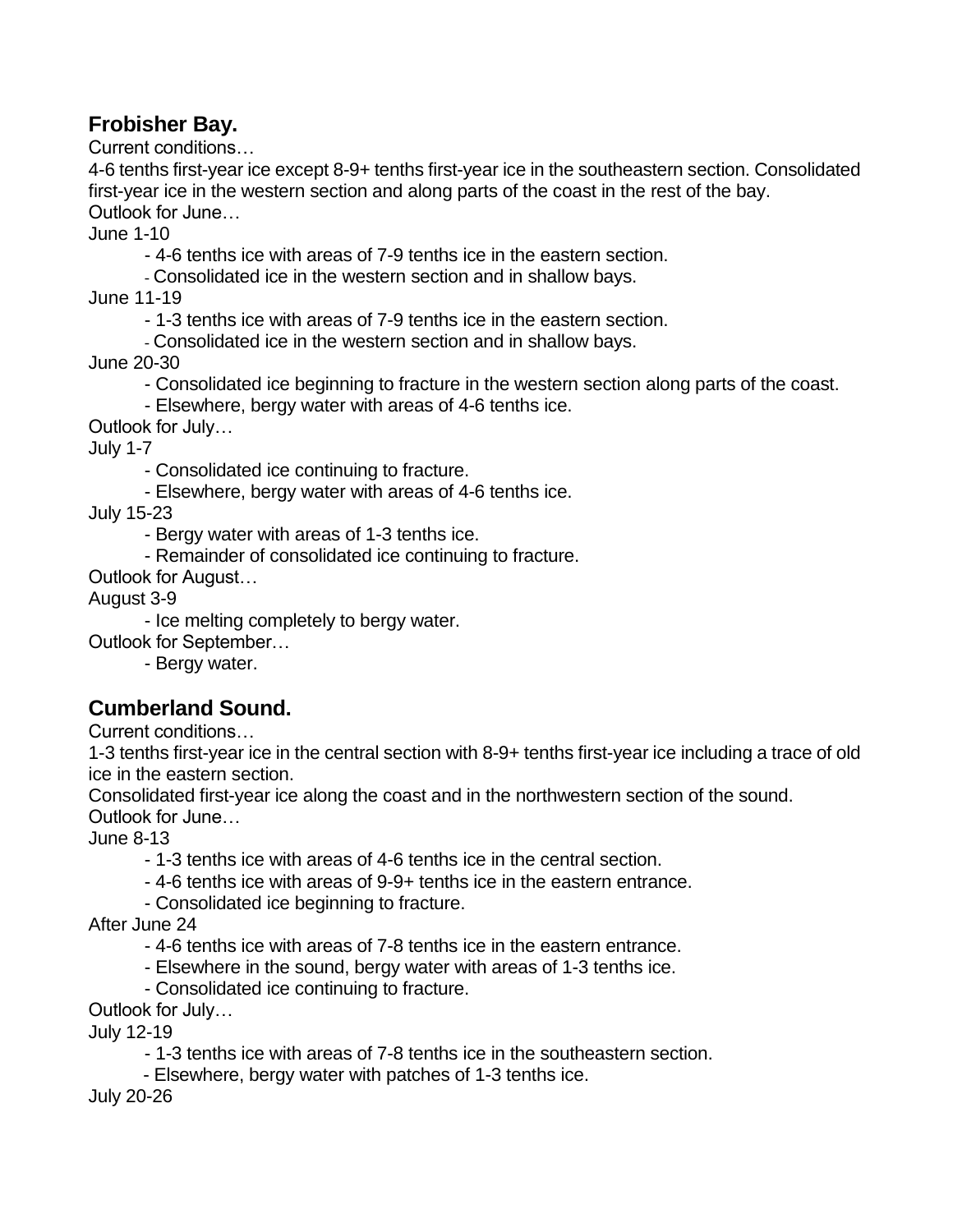- 1-3 tenths ice in the southeastern section.

- Elsewhere, bergy water.

Outlook for August…

August 5-11

- Ice melting completely to bergy water.

Outlook for September…

- Bergy water.

#### **Hudson Strait.**

Current conditions…

7-9+ tenths first-year ice including a trace of old ice in the eastern section. 4-6 tenths first-year ice in the northwestern section.

Consolidated first-year ice along the coasts.

Outlook for June…

June 1-10

- 1-3 tenths ice with areas of 4-6 tenths ice in the southwestern section near the Quebec coast.

- Elsewhere, 7-9+ tenths ice.

- Consolidated ice beginning to fracture.

June 11-21

- Bergy water with occasional areas of 1-3 tenths ice in the southwestern and eastern sections.

- 4-6 tenths ice with areas of 7-8 tenths ice along the Baffin Island coast.

- Consolidated ice continuing to fracture.

June 22-30

- Bergy water with patches of 1-3 tenths ice in the southern section.

- 1-3 tenths ice with patches of 4-6 tenths ice in the northwestern section along the Baffin Island coast.

- Consolidated ice continuing to fracture.

Outlook for July…

July 1-9

- Bergy water with areas of 1-3 tenths ice in the southwestern and extreme eastern sections.

- Consolidated ice continuing to fracture.

July 10-28

- Bergy water with occasional patches of 1-3 tenths ice in the northeastern and extreme western sections.

Outlook for August…

August 1-3

- Ice melting completely to bergy water.

After August 3

- Bergy water.

Outlook for September…

- Bergy water.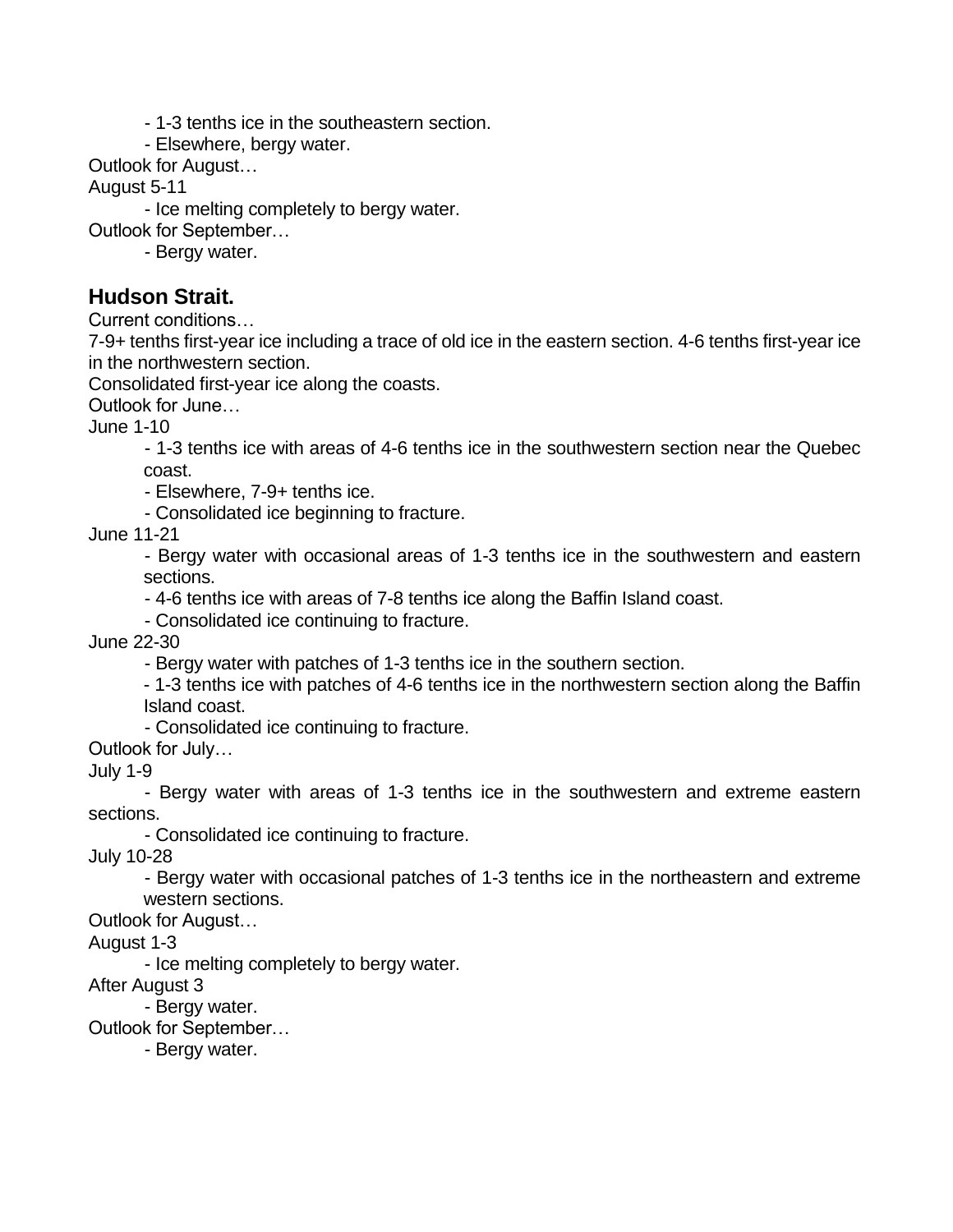#### **Ungava Bay.**

Current conditions…

1-3 tenths first-year ice in the extreme western and southern sections. Elsewhere, 7-9+ tenths first-year ice with 9-9+ tenths first-year ice including a trace of old ice in the extreme northeastern section.

Consolidated first-year ice along the coast.

Outlook for June…

June 1-8

- 7-8 tenths ice with areas of 9-9+ tenths ice in the northern section.

- 1-3 tenths ice with areas of 4-6 tenths ice along the coast in the southern section.

- Consolidated ice beginning to fracture.

June 9-15

- 4-6 tenths ice with areas of 7-8 tenths ice in the northern section.

- Elsewhere, 1-3 tenths ice.

- Consolidated ice continuing to fracture.

June 16-30

-1-3 tenths ice with areas of 4-6 tenths ice in the northern section.

- Elsewhere, 1-3 tenths ice.

Outlook for July…

July 1-5

- 1-3 tenths ice with occasional areas of 4-6 tenths ice mostly in the northern section.

- Elsewhere, bergy water.

July 6-15

- Bergy water except occasional 1-3 tenths ice mostly in the northern section.

July 15-21

- Ice melting completely to bergy water.

Outlook for August…

- Bergy water.

Outlook for September…

- Bergy water.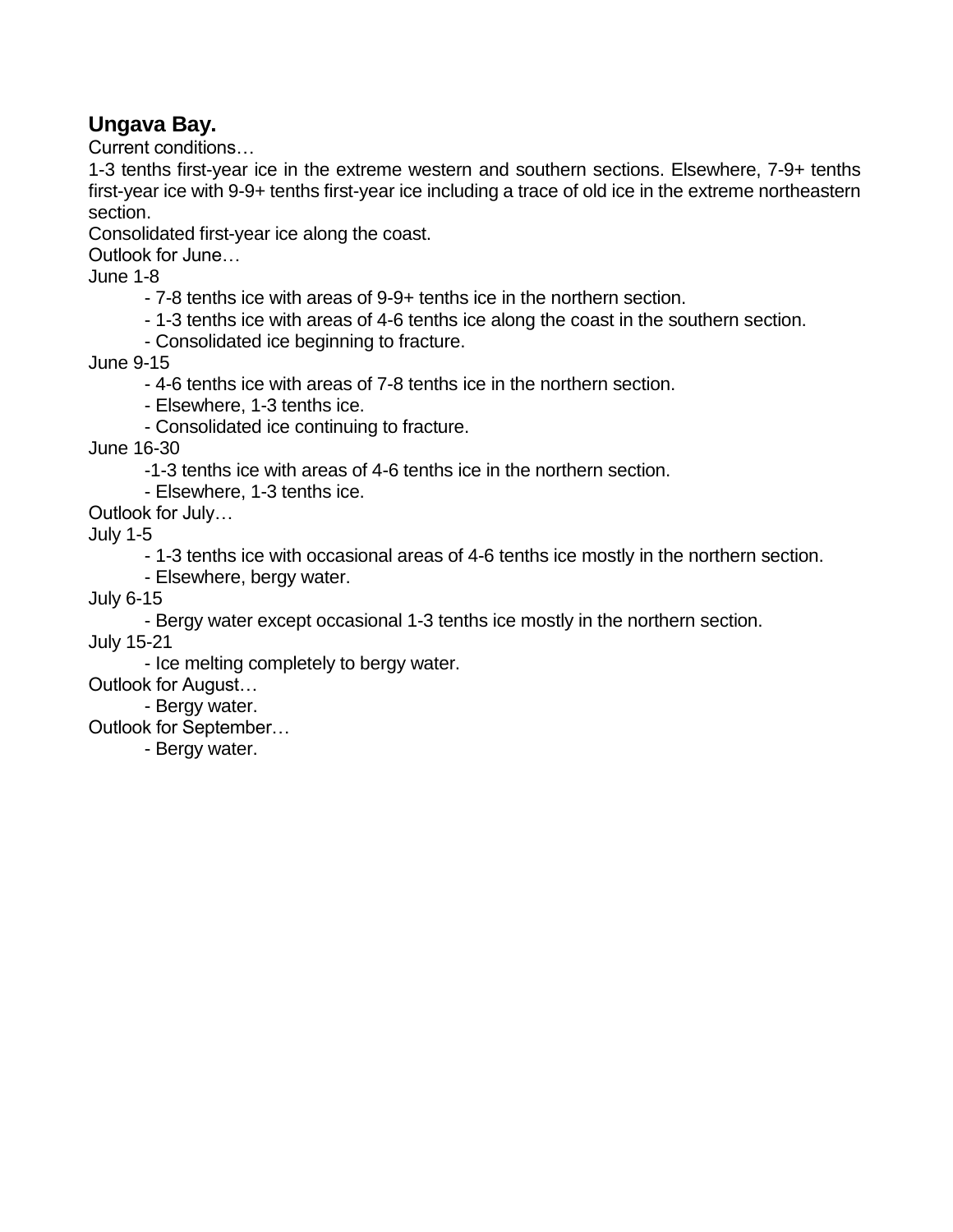#### **Foxe Basin.**

Current conditions…

8-9+ tenths first-year ice. 1-3 tenths first-year ice in the extreme northwestern and southwestern sections.

Consolidated first-year ice along the coasts.

Outlook for June…

June 1-7

- 1-3 tenths ice in the extreme northwestern section as well as north and west of Southampton Island.

- Elsewhere, 8-9+ tenths ice.

- Consolidated ice along the coast.

June 8-13

- 1-3 tenths ice in the northwestern section and near Southampton Island.
- Elsewhere, 7-9 tenths ice.
- Consolidated ice along the coast.

Outlook for July…

July 3-9

- 4-6 tenths ice from Prince Charles Island to southeastern Foxe Basin.
- 1-3 tenths ice in the northwestern section.
- Open water west and north of Southampton Island.
- Elsewhere, 7-9 tenths ice.
- Consolidated ice beginning to fracture.

Outlook for August…

August 6-13

- 1-3 tenths ice from Prince Charles Island to southeastern Foxe Basin.
- Open water in the extreme northwestern section and west of Southampton Island.
- Elsewhere 4-6 tenths ice.
- Consolidated ice continuing to fracture.

August 16-22

- 1-3 tenths ice in Fury and Hecla Strait and in the southwestern and northeastern sections.
- Elsewhere, open water.
- Outlook for September…

September 1-7

- Ice melting completely to open water except patches of 1-3 tenths ice in Fury and Hecla Strait and in extreme northwestern Foxe Basin.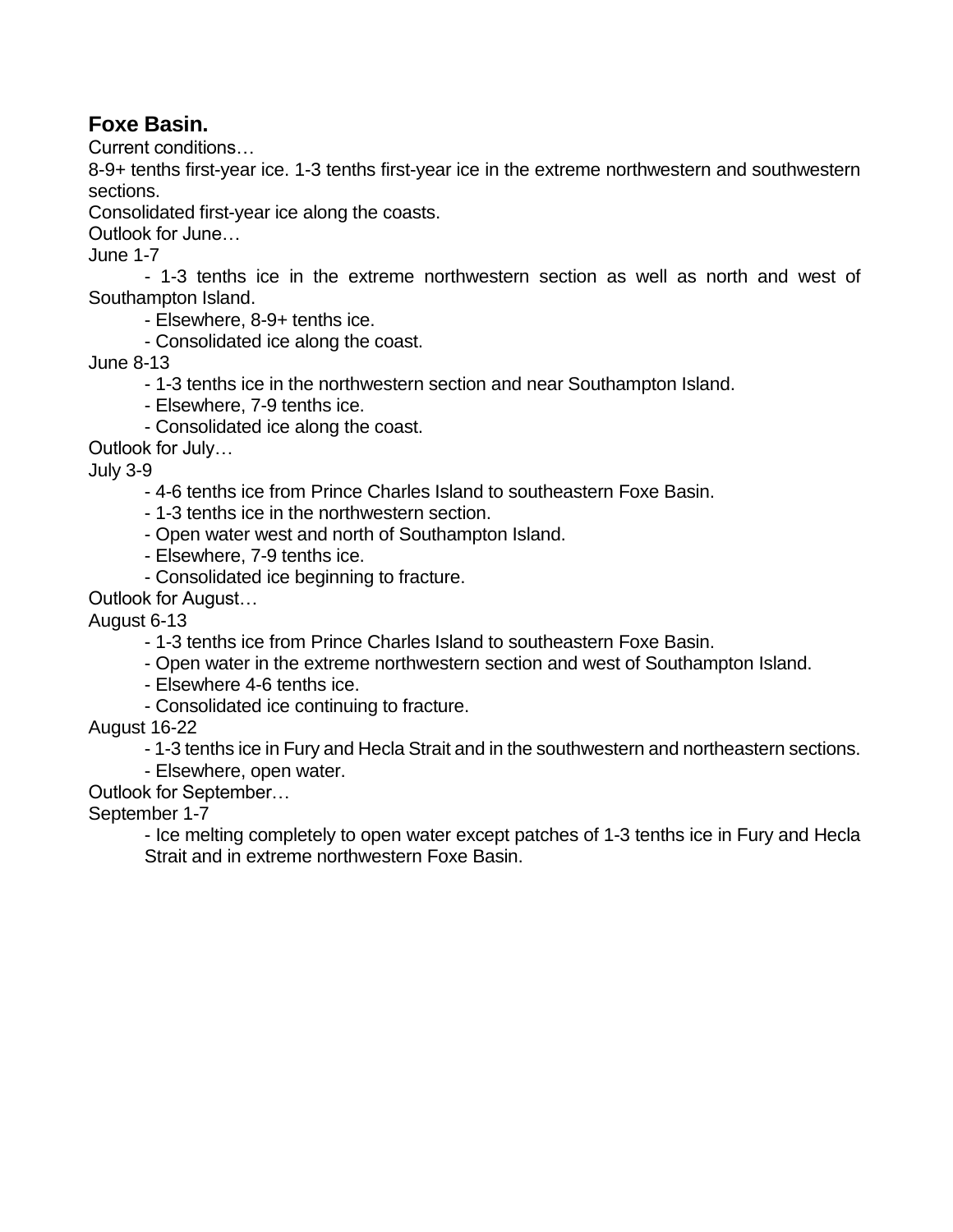#### **Northwestern Hudson Bay.**

Current conditions…

4-6 tenths first-year ice in the northwestern section. Elsewhere, 9-9+ first-year ice.

Consolidated first-year ice along the coast.

Outlook for June…

June 2-10

- 7-8 tenths ice the northern section.
- Elsewhere, 9-9+ tenths ice.
- Consolidated ice along the coast.

June 11-25

- 1-3 tenths ice with areas of 4-6 tenths ice in the western section.
- Elsewhere, 8-9+ tenths ice.

After June 25

- Open water with areas of 1-3 tenths ice mostly in the northeastern section south of Southampton Island and along the consolidated ice or coast in the western section.

- Elsewhere, 7-8 tenths ice with areas of 9-9+ tenths ice including north of Churchill.
- Consolidated ice beginning to fracture.

Outlook for July…

July 3-9

- 4-6 tenths ice in the extreme southeastern section.
- Elsewhere, open water.
- Consolidated ice continuing to fracture.

July 10-16

- Ice melting completely to open water.

Outlook for August…

- Open water.

Outlook for September…

- Ice free.

#### **Eastern Hudson Bay – James Bay.**

Current conditions…

7-9 tenths first-year ice except 4-6 tenths first-year ice in the southern section of James Bay. Consolidated first-year ice along parts of the coast and around the Belcher Islands.

Outlook for June…

June 2-9

- 4-6 tenths ice with areas of 7-8 tenths ice in the northern section.
- 7-8 tenths ice north of the Belcher Islands and in northern James Bay.
- 4-6 tenths ice in southern James Bay.
- Consolidated ice beginning to fracture.

June 12-18

- 7-8 tenths ice in the extreme western section and in northern James Bay.
- Elsewhere, 4-6 tenths ice with areas of 7-8 tenths ice.
- Consolidated ice continuing to fracture.

June 19-24

- 7-8 tenths ice in the extreme southwestern section and northwestern James Bay.
- Open water in southern James Bay.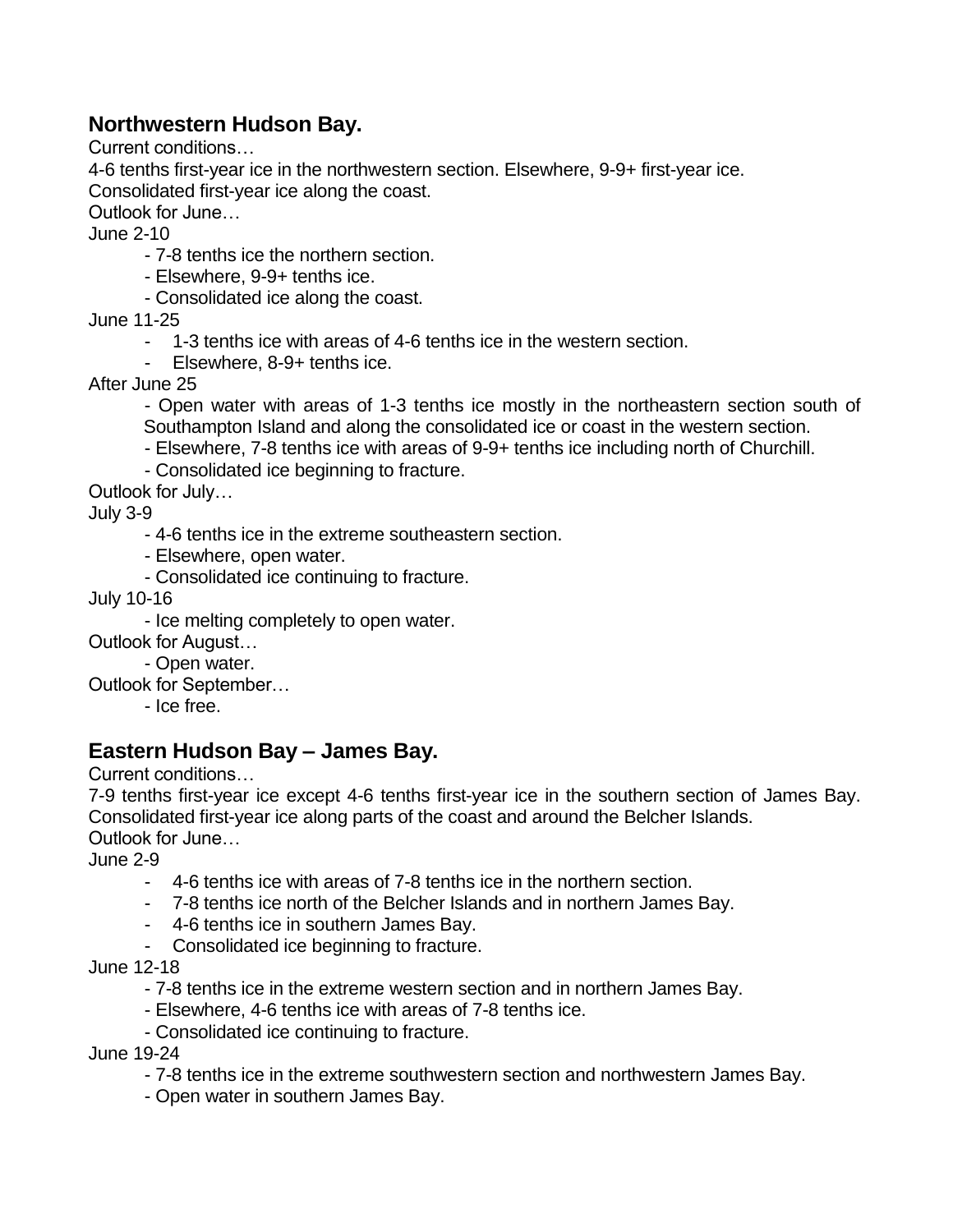- Elsewhere, 1-3 tenths ice with areas of 4-6 tenths ice.

- Consolidated ice continuing to fracture.

Outlook for July…

July 1-7

- 7-8 tenths ice in the extreme southwestern section and in northwestern James Bay.

- Open water in southern James Bay.

- Elsewhere, 1-3 tenths ice.

July 13-19

- 1-3 tenths ice in the extreme southwestern section and in northwestern James Bay.

- Elsewhere, open water.

July 22-28

- Open water with areas of 1-3 tenths ice in the extreme southwestern section.

- Ice in the northwestern part of James Bay melting completely to open water.

- Open water to ice free in central and southern James Bay as well as the rest of the eastern part of Hudson Bay.

Outlook for August…

August 1-7

- Ice melting completely to open water.

Outlook for September…

- Ice free.

#### **Southwestern Hudson Bay.**

Current conditions…

9-9+ tenths first-year ice. Consolidated first-year ice along the coast.

Outlook for June…

June 8-12

- 7-8 tenths ice with areas of 9-9+ tenths ice in the extreme eastern section.

- Elsewhere, 9-9+ tenths ice.
- Consolidated ice along the coast.

June 13-20

- 7-8 tenths ice along the coast and in the extreme northern section.

- Elsewhere, 9-9+ tenths ice.

- Consolidated ice beginning to fracture.

Outlook for July…

July 1-8

- 4-6 tenths ice in the northern section.
- 7-8 tenths ice along the coast.
- Elsewhere, 9-9+ tenths ice.
- Consolidated ice continuing to fracture.

July 9-16

- 1-3 tenths ice along the coast and in the central section.
- 7-8 tenths ice in the southern section.
- Elsewhere, open water.

Outlook for August…

August 1-7

- Areas of 1-3 tenths ice in the southern section.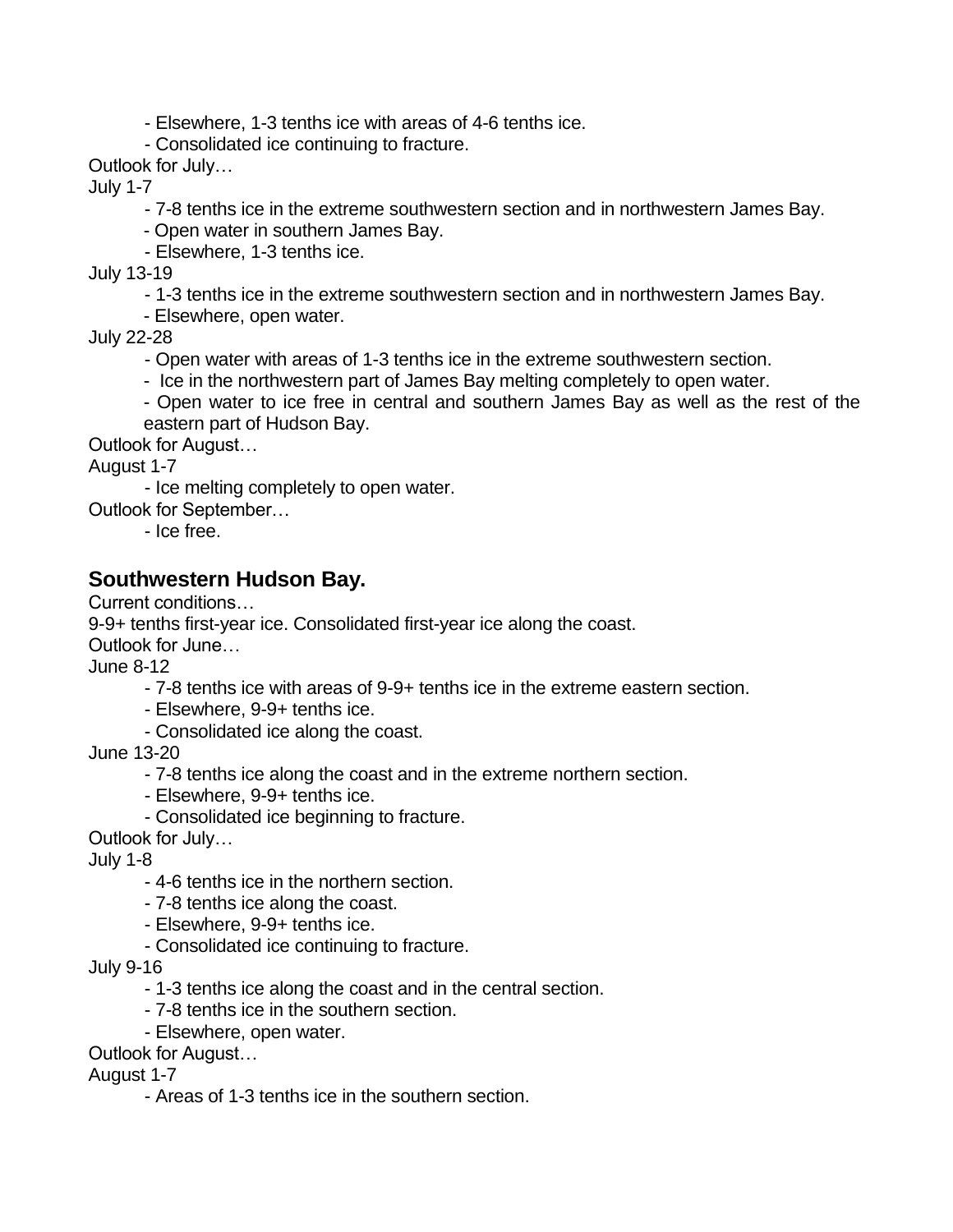- Elsewhere, open water.

August 10-16

- Ice melting completely to open water. Outlook for September…

- Ice free.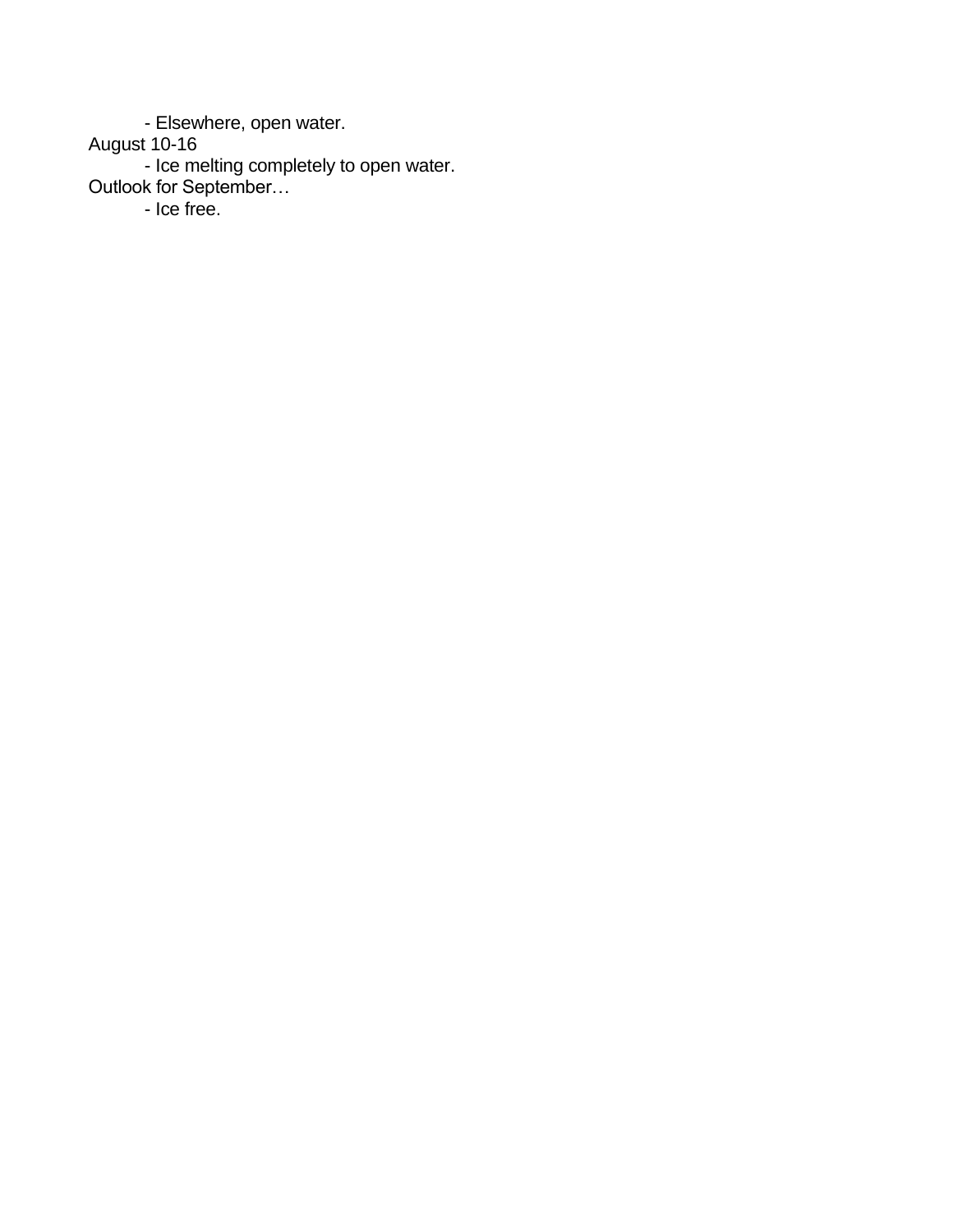# **Eastern and Northern Arctic**

#### **Summer ice outlook.**

In general, forecast ice events are expected to be earlier than normal over most locations this summer. See [http://weather.gc.ca/saisons/prob\\_e.html](http://weather.gc.ca/saisons/prob_e.html) for temperature trends.

## **Northern Baffin Bay.**

Current conditions…

9-9+ tenths first-year ice including up to 3 tenths old ice in the western section.

7-8 tenths first-year ice including a trace of old ice in the northern section.

9-9+ tenths first-year ice in the extreme eastern section.

Consolidated first-year ice including a trace of old ice along the coast.

Outlook for June…

June 1-7

- 4-6 tenths ice with areas of 7-8 tenths ice in the northwestern section.
- Elsewhere, 9-9+ tenths ice.
- Consolidated ice along the coasts.

After June 15

- 1-3 tenths ice with areas of 7-8 tenths ice in the northwestern section.
- 7-8 tenths ice with areas of 9-9+ tenths ice in the northeastern section.
- Elsewhere, 9-9+ tenths ice.
- Consolidated ice along the coast.

Outlook for July…

July 3-9

- Bergy water with areas of 7-8 tenths ice drifting in from Kane Basin into the northwestern section and across the central section towards the entrance to Lancaster Sound.

- 1-3 tenths ice with areas of 4-6 tenths ice in the southwestern section.
- Elsewhere, 7-8 tenths ice with areas of 9-9+ tenths ice.

July 18-24

- Bergy water with areas of 7-8 tenths ice drifting in from Kane Basin into the northwestern section.

- Bergy water with areas of 1-3 tenths ice in the southwestern section.

- 1-3 tenths ice with areas of 4-6 tenths ice in the extreme southeastern section.

- Elsewhere, bergy water.
- Consolidated ice beginning to fracture.

Outlook for August…

August 3-9

- 1-3 tenths ice with areas of 4-5 tenths ice in the extreme northwestern section.
- Elsewhere, mainly bergy water.

#### After August 15

- Occasional areas of 1-3 tenths old ice in the extreme northwestern section.
- Elsewhere, mainly bergy water.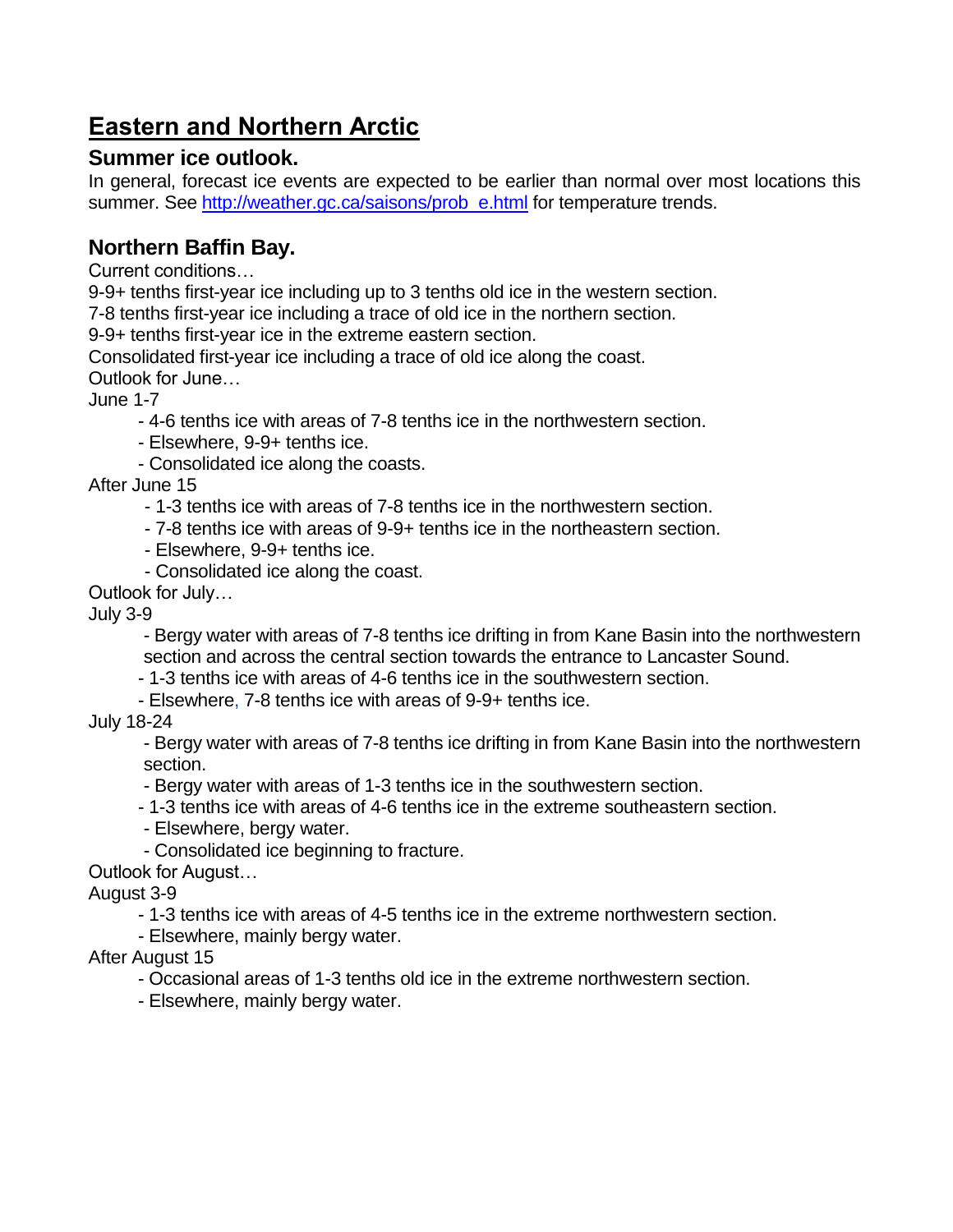#### **Southwestern Baffin Bay.**

Current conditions…

9-9+ tenths first-year ice including a trace of old ice except 9-9+ tenths first-year ice including up to 5 tenths old ice in the western section. 7-9 tenths first-year ice including up to 3 tenths old ice in the northern section.

Consolidated first-year and old ice along the Baffin Island coast.

Outlook for June…

- 7-9 tenths ice in the northern section.

- 9-9+ tenths ice in the southern section.

- Bergy water in the extreme eastern section.

Outlook for July…

July 7-13

- 7-8 tenths ice with areas of 9-9+ tenths ice.

- Bergy water in the extreme eastern section.

- Consolidated ice beginning to fracture.

July 17-23

- 4-6 tenths ice with areas of 7-8 tenths ice in the western section.

- Bergy water in the eastern section.

- Consolidated ice continuing to fracture.

Outlook for August …

August 1-7

- 1-3 tenths ice with areas of 4-6 tenths ice in the western section.

- Bergy water in the eastern section.

August 15-21

- Ice melting completely to bergy water in the western section.

- Elsewhere, bergy water.

- Outlook for September…
	- Bergy water.

#### **Pond and Navy Board Inlets.**

Current conditions…

Consolidated first-year ice including a trace of old ice.

Outlook for July…

July 10-16

- Consolidated ice fracturing in Pond Inlet.

July 14-20

- 7-8 tenths ice with areas of 9-9+ tenths ice in Pond Inlet.

- Consolidated ice fracturing in Navy Board Inlet and Eclipse Sound.

July 21-28

- 7-8 tenths ice with areas of 9-9+ tenths ice in Eclipse Sound.

- Elsewhere, 1-3 tenths ice with areas of 4-6 tenths ice.

After July 29

- Ice melting completely to bergy water.

Outlook for August…

- Bergy water.

Outlook for September…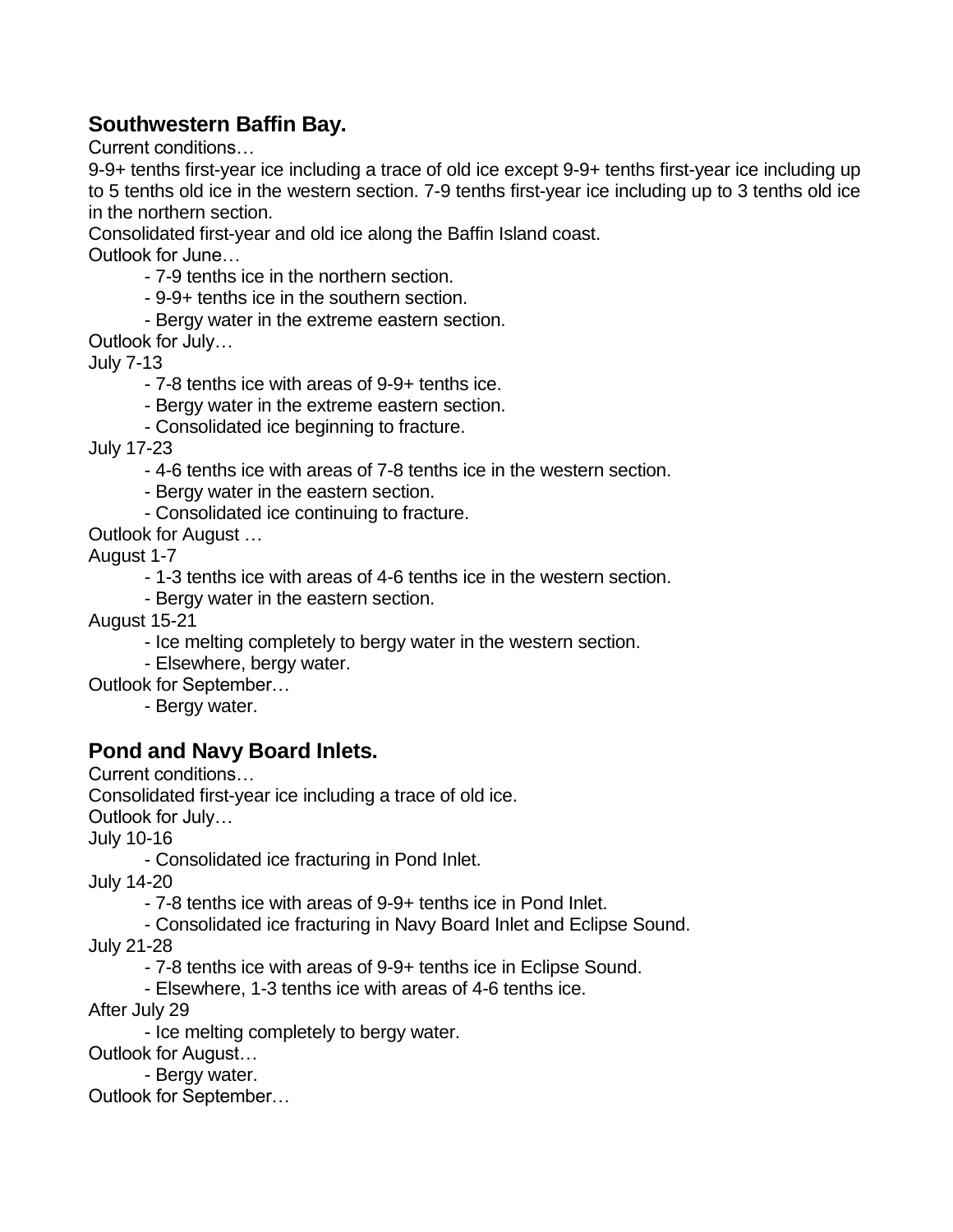- Bergy water.

#### **Admiralty Inlet.**

Current conditions…

Consolidated first-year ice except consolidated first-year ice including a trace of old ice in the northern section.

Outlook for July…

July 6-12

- Consolidated ice fracturing.

After July 24

- 4-6 tenths ice in the southern section.

- Elsewhere, 1-3 tenths ice.

Outlook for August…

August 5-11

- Ice melting completely to bergy water.

Outlook for September…

- Bergy water.

**Lancaster Sound.**

Current conditions…

4-6+ tenths first-year ice including 1 tenth old ice in the eastern section.

Consolidated first-year ice including a trace of old ice in the western section.

Outlook for June…

June 4-11

- 1-3 tenths ice with areas of 4-6 tenths ice in the eastern section.

- Consolidated first-year ice including a trace of old ice in the western section. June 16-22

- 1-3 tenths ice with areas of 4-6 tenths ice in the southeastern section.

- Bergy water with areas of 1-3 tenths ice in the northeastern section.

- Consolidated ice fracturing in the western section.

After June 22

- 7-9+ tenths ice in the western section.

- Elsewhere, bergy water with areas of 1-3 tenths ice.

Outlook for July…

After July 11

- Mainly bergy water in the eastern section.

- 4-6 tenths ice with areas of 7-8 tenths ice in the western section.

Outlook for August…

- Bergy water.

- Risk of areas of 7-8 tenths ice mostly in the western section.

Outlook for September…

- Bergy water.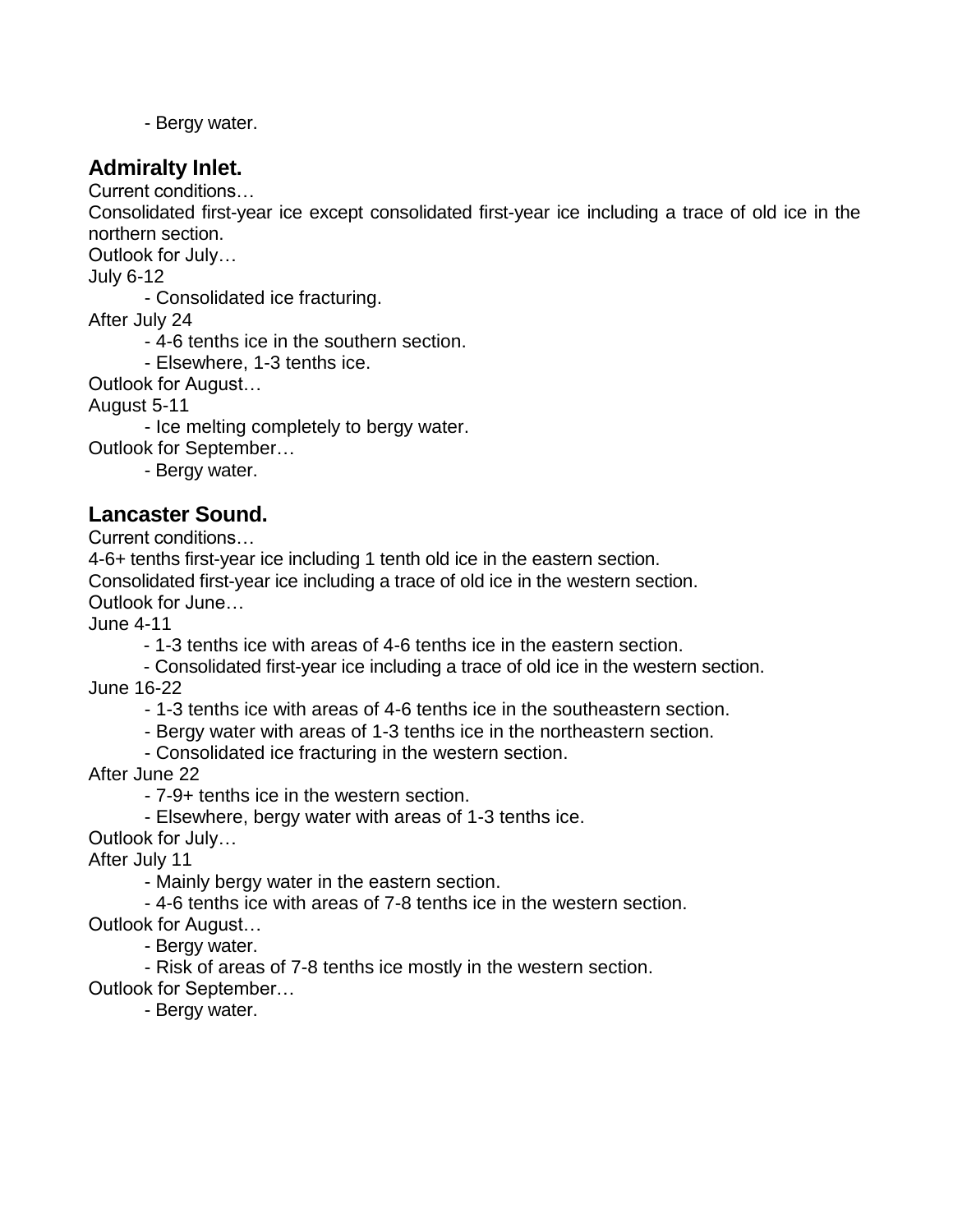#### **Barrow Strait.**

Current conditions…

Consolidated first-year ice including areas of up to 6 tenths old ice.

Outlook for June…

Consolidated ice.

Outlook for July…

July 6-12

- Consolidated ice beginning to fracture in the eastern section. July 11-17

- 7-9 tenths ice in the eastern section.

- Consolidated ice beginning to fracture in the western section.

July 23-30

-1-3 tenths ice with areas of 7-8 tenths ice in the eastern section.

-9-9+ tenths ice in the western section.

Outlook for August…

August 13-18

- 1-3 tenths ice in the eastern section.

- 7-8 tenths ice in the western section.

After August 26

- 1-3 tenths ice in the eastern section.

- 7-8 tenths ice in the western section.

Outlook for September…

First half of September

- 2-5 tenths ice with areas of 7-8 tenths ice in the southwestern section.

Second half of September

- New and grey ice forming, increasing concentration to 8-9+ tenths ice in the western section.

- Some new ice forming, increasing concentration to 4-6 tenths ice in the eastern section.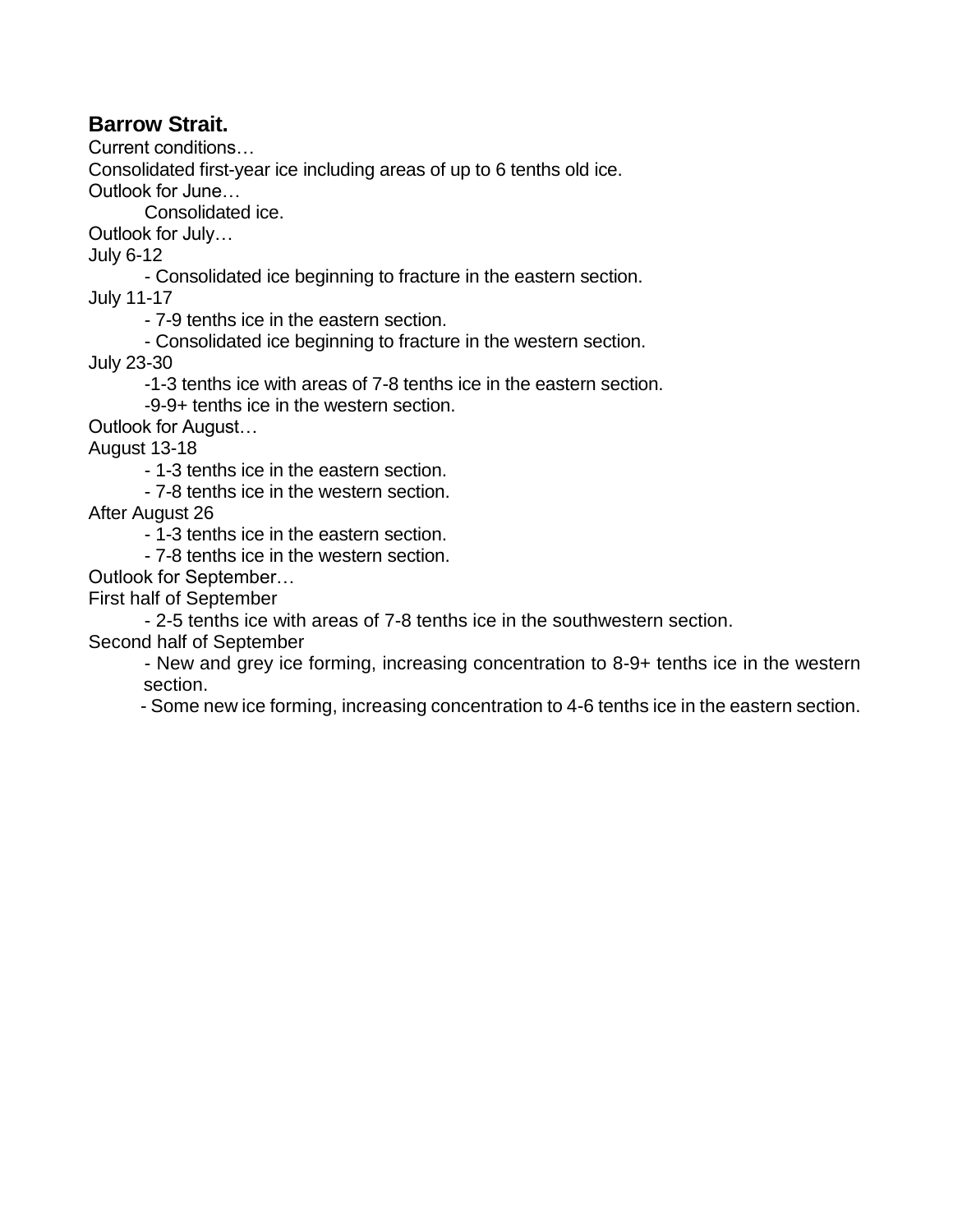#### **Prince Regent Inlet.**

Current conditions…

9-9+ tenths first-year ice including a trace of old ice in the southern section. Consolidated firstyear ice including a trace of old ice in the northern section.

Outlook for June…

After June 25

- 7-9+ tenths ice in the southern and central sections.

- Consolidated ice beginning to fracture in the northern section.

Outlook for July…

July 13-18

- 4-6 tenths ice with areas of 7-8 tenths ice in the northern section.

- Elsewhere, 9-9+ tenths ice.

After July 25

- 1-3 tenths ice with areas of 4-6 tenths ice in the northern section.

- Elsewhere, 7-9+ tenths ice.

Outlook for August…

August 5-12

- 1-3 tenths ice in the northern section.

- 4-6 tenths ice with areas of 7-8 tenths ice in the southern section.

August 18-24

- 4-6 tenths ice in the southern section.

- Bergy water to 1-3 tenths ice in the central and northern sections.

After August 26

- 1-3 tenths ice in the extreme northern and southern sections.

- Elsewhere, bergy water.

Outlook for September…

- Bergy water.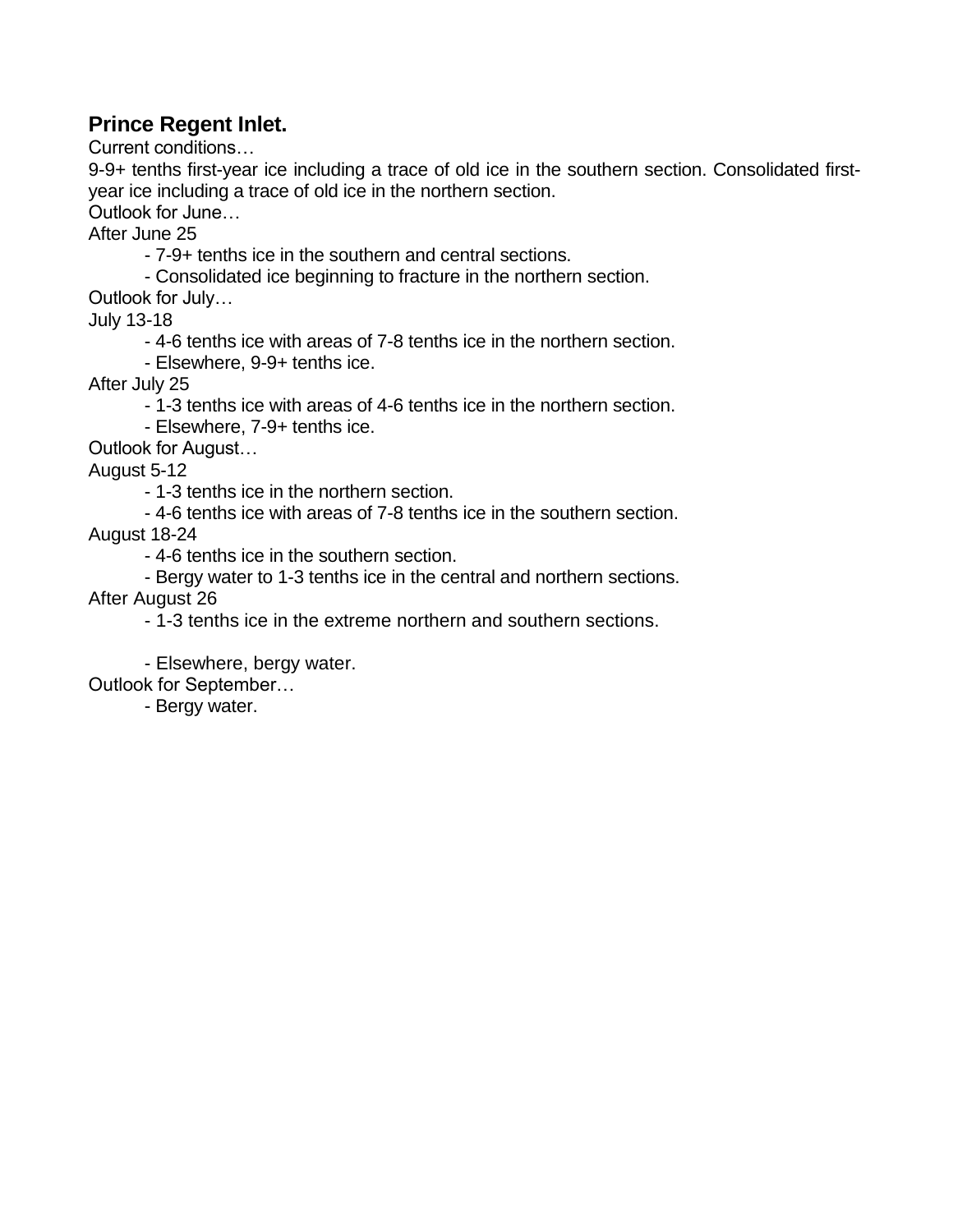#### **Gulf of Boothia.**

Current conditions…

9-9+ tenths first-year ice including a trace of old ice.

Consolidated first-year ice along the coast in the southwestern section. Consolidated old and firstyear ice along the coast in Committee Bay.

Outlook for July…

July 10-17

- 9-9+ tenths ice.
- Consolidated ice in Pelly Bay beginning to fracture.

July 18-24

- 1-3 tenths ice in Pelly Bay.

- Elsewhere, 8-9+ tenths ice.
- Consolidated ice along the coasts in Committee Bay beginning to fracture.

After July 26

- Open water with areas of 1-3 tenths ice in Pelly Bay.

- Elsewhere, 8-9+ tenths ice.

Outlook for August…

August 5-10

- 4-6 tenths ice in the northern section.

- Elsewhere, 8-9+ tenths ice.

- Open water in Pelly Bay.

August 20-27

- Bergy water with areas of 1-3 tenths ice in the northern section.

- 4-6 tenths ice with patches of 8-9+ tenths ice in Committee Bay and the area to the north, just west of Fury and Hecla Strait.

- Elsewhere, 4-6 tenths ice with areas of 7-8 tenths ice.

- Open water in Pelly Bay.

Outlook for September…

September 1-7

- Ice melting completely to bergy water in the northern and central sections.

- 4-6 tenths ice in the southeastern section in Committee Bay and the area to the north, just west of Fury and Hecla Strait.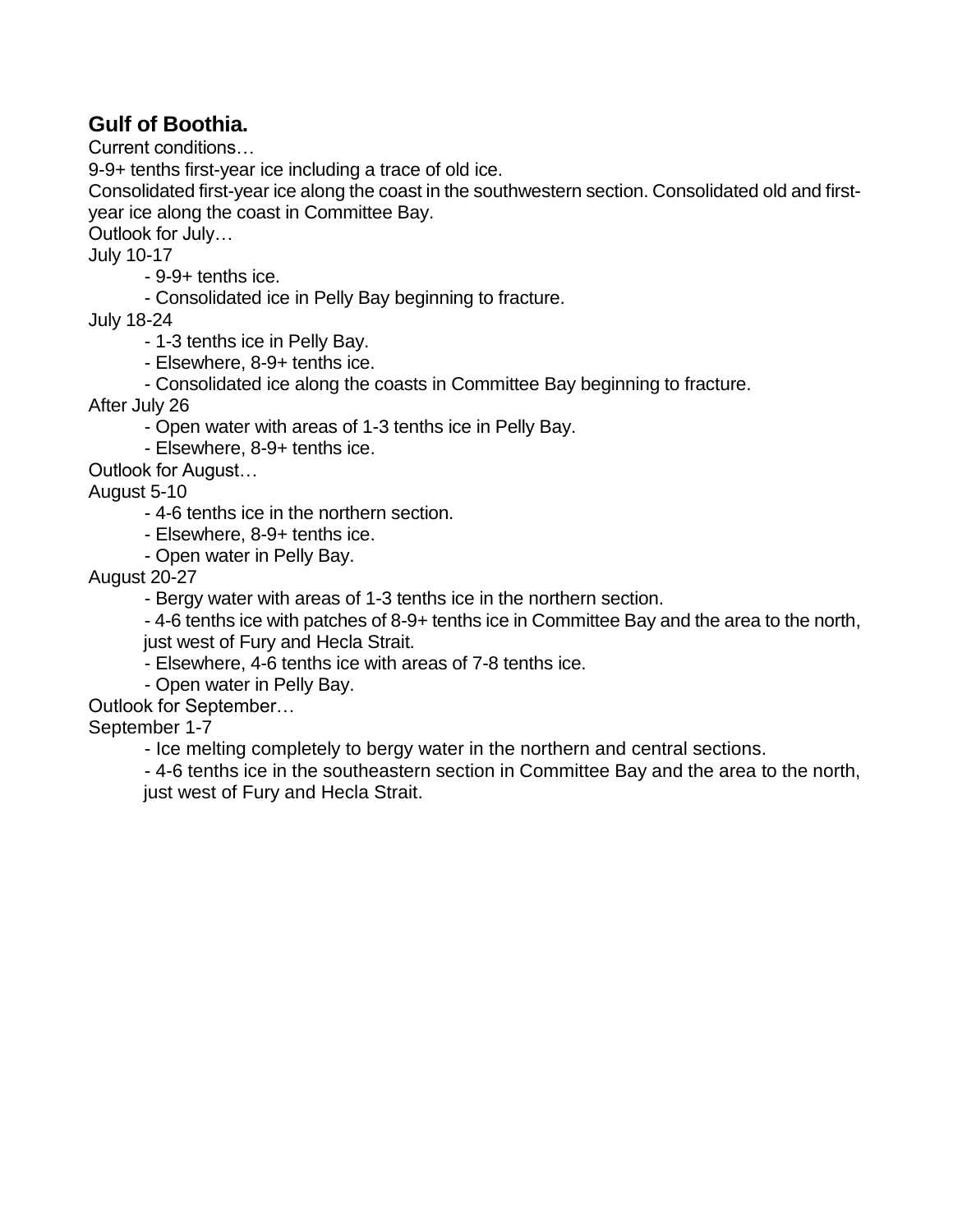#### **Wellington Channel.**

Current conditions… Consolidated first-year ice including a trace of old ice. Outlook for July… July 14-20 - Consolidated ice fracturing. After July 23 - 4-6 tenths ice with areas of 9-9+ tenths ice mostly in the central section. Outlook for August… August 1-7 - 1-3 tenths ice except 7-8 tenths ice in the northwestern section. August 12-18 - 1-3 tenths ice. After August 26 - Ice melting completely to bergy water. Outlook for September… After September 21 - Some new ice forming. **McDougall Sound.**

Current conditions… Consolidated old and first-year ice. Outlook for July… July 25-31 - Consolidated ice fracturing. Outlook for August… August 1-7 - 4-6 tenths ice with some areas of 7-8 tenths ice. After August 15 - Open water with some areas of 4-6 tenths ice. Outlook for September… After September 21 - New ice forming.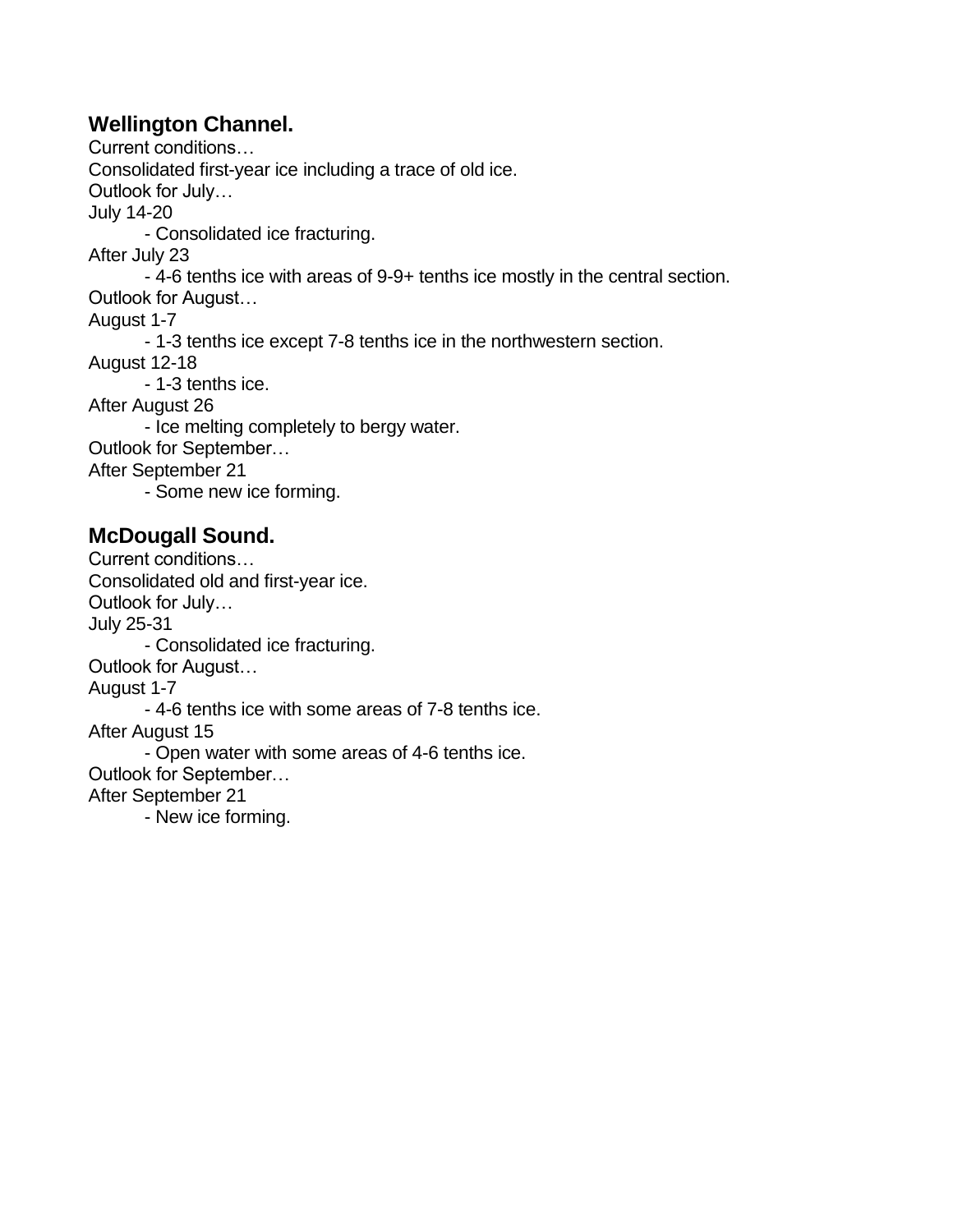#### **Jones Sound.**

Current conditions…

Consolidated first-year ice including a trace of old ice.

Outlook for July…

July 4-11

- Consolidated ice fracturing in the eastern and western sections.
- 7-8 tenths ice with areas of 9-9+ tenths ice in the extreme eastern and extreme western

sections.

July 17-23

- Consolidated ice in the central section beginning to fracture.
- 7-8 tenths ice with areas of 9-9+ tenths ice in the western section.
- Elsewhere, 1-3 tenths ice with areas of 4-6 tenths ice.

After July 27

- 4-6 tenths ice including areas of 7-8+ tenths ice in the western half.

- Elsewhere, 1-3 tenths ice with areas of 7-8 tenths.

Outlook for August…

August 3-9

- Bergy water with areas of 1-3 tenths ice mostly along the coast in the eastern half.
- Elsewhere, 1-3 tenths ice with areas of 7-8 tenths ice, mostly in the southwestern section.

August 10-16

- Bergy water with areas of 1-3 tenths ice in the western section.
- Elsewhere, bergy water.

Outlook for September…

- Bergy water except occasional areas of 1-3 tenths ice in the western section.

#### **Norwegian Bay.**

Current conditions…

Consolidated old and first-year ice.

Outlook for July…

After July 28

- Consolidated ice beginning to fracture.

Outlook for August…

August 1-5

- Consolidated ice continuing to fracture.

- 7-9+ tenths ice in the southern section.

August 6-13

- 7-9+ tenths ice.

After August 26

- 1-3 tenths ice in the eastern section.

- 4-6 tenths ice with areas of 7-8 tenths ice in the western section.

Outlook for September…

September 3-9

- 7-8 tenths ice in the southwestern section.

- Elsewhere, 1-3 tenths ice.

After September 15

- New ice formation increasing concentration to 7-9+ tenths ice.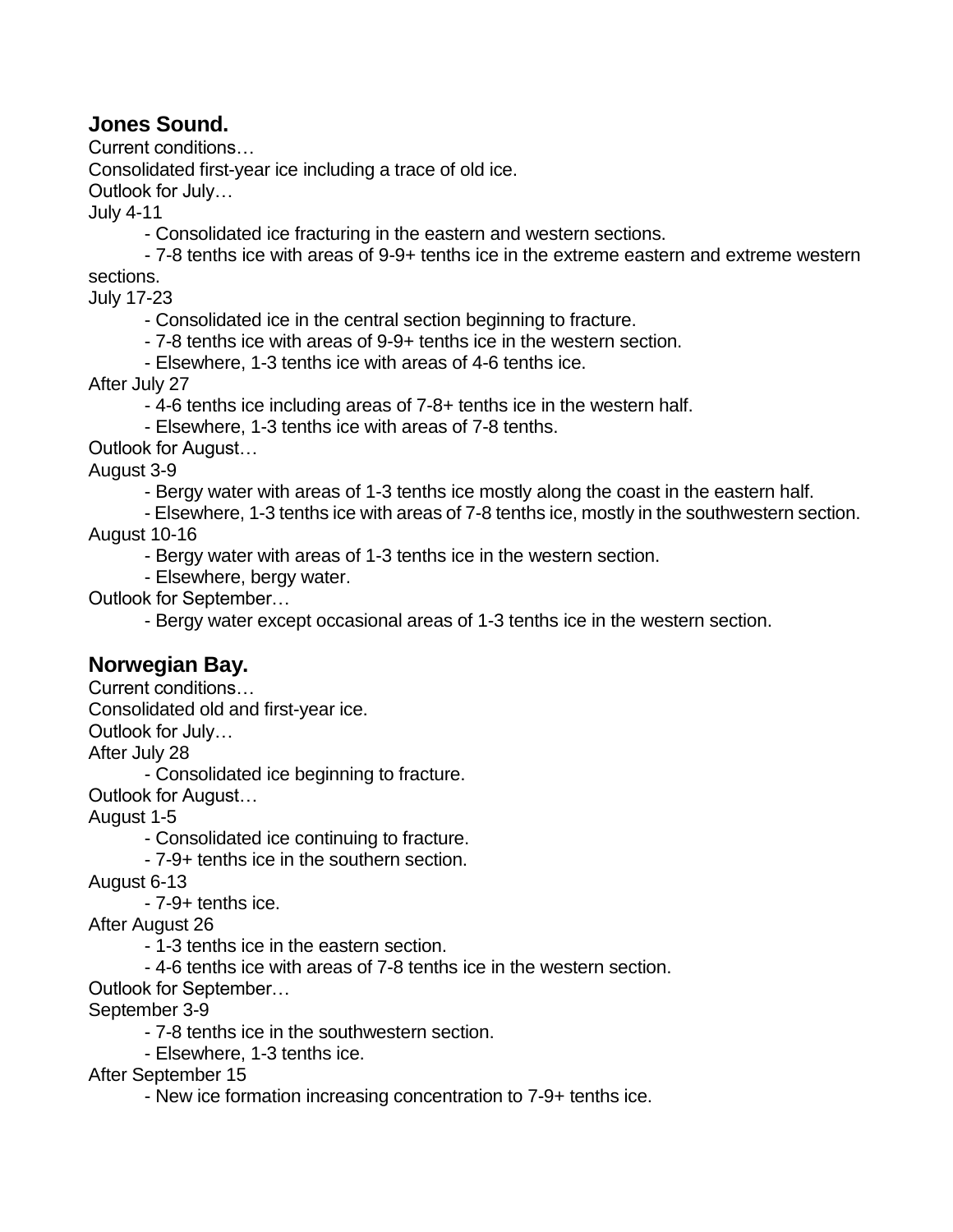#### **Eureka Sound.**

Current conditions…

Consolidated first-year ice except consolidated first-year ice including a trace of old ice in the southern section.

Outlook for July…

July 7-13

- Consolidated ice beginning to fracture in some sections.

After July 23

- Remaining consolidated ice fracturing.

Outlook for August…

August 4-10

- 1-3 tenths ice with areas of 7-8 tenths ice.

August 17-23

- 1-3 tenths ice.

After August 25

- Mainly bergy water.

Outlook for September…

After September 15

- New ice formation increasing concentration to 9-9+ tenths ice.

#### **Western Kane Basin.**

Current conditions…

7-9+ tenths first-year ice including up to 5 tenths old ice. Consolidated old and first-year ice along the coasts.

Outlook for June…

After June 27

- 7-9+ tenths ice.

- Consolidated ice along the coasts.

Outlook for July…

July 1-7

- 7-8 tenths ice.

- Consolidated ice beginning to fracture.

July 25-31

- 1-3 tenths ice with areas of 7-8 tenths ice.

Outlook for August…

August 12-18

- 1-3 tenths ice with patches of 4-6 tenths ice.

Outlook for September…

First half of September

- 4-6 tenths old ice with areas of 7-8 tenths old ice.

Second half of September

- 9-9+ tenths new and old ice.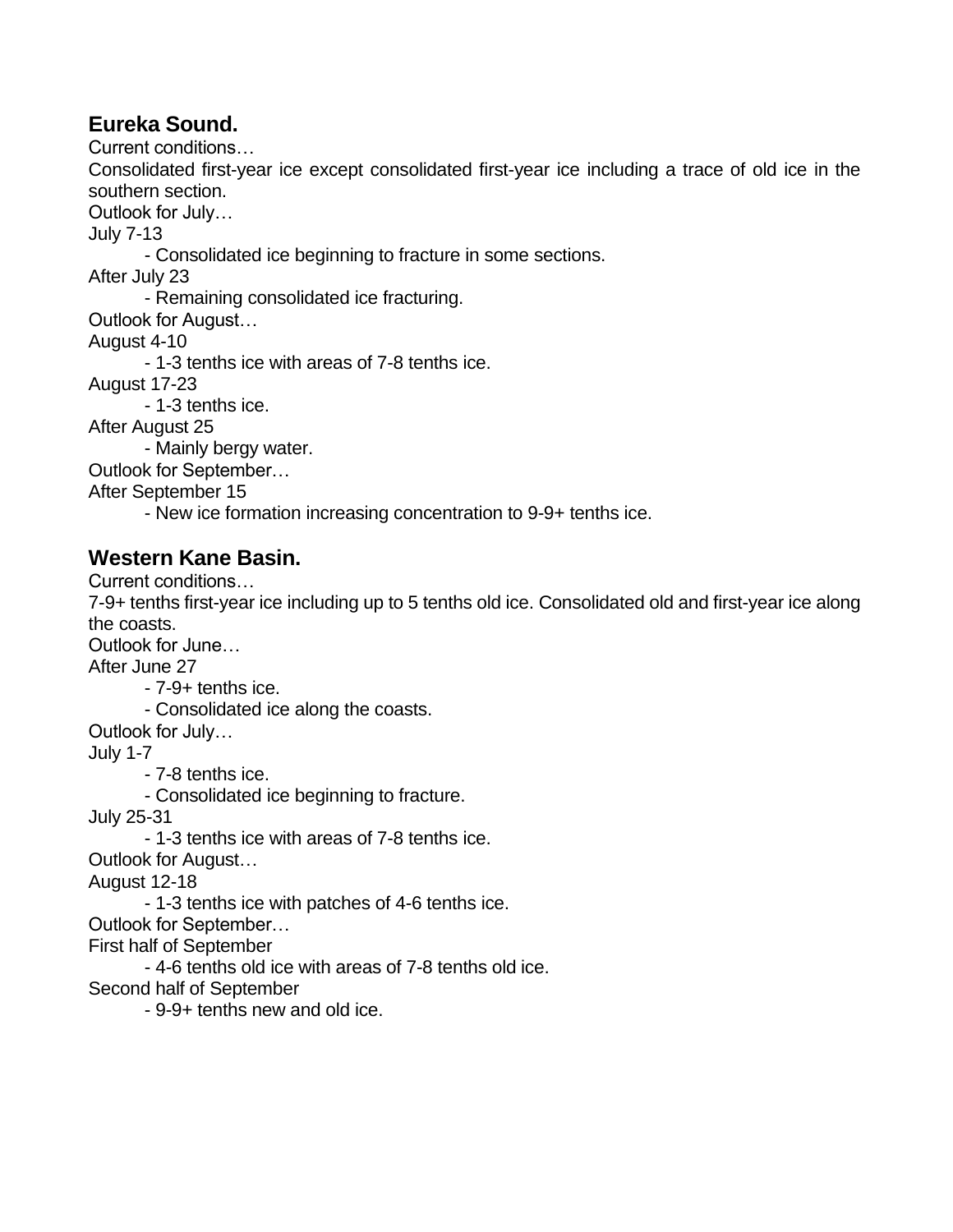# **Western and Central Arctic**

#### **Summer ice outlook.**

Forecast ice events are expected to be earlier than normal over eastern sections and near normal to slightly later than normal over western locations this summer. See [http://weather.gc.ca/saisons/prob\\_e.html](http://weather.gc.ca/saisons/prob_e.html) for temperature trends.

#### **Southeastern Beaufort Sea.**

Current conditions…

Consolidated first-year ice along the southern coast and in the western entrance to Amundsen Gulf. Consolidated first-year ice including a trace of old ice along the coast of Banks Island. 1-3 tenths first-year ice with areas of 7-8 tenths first-year ice just west and north of the consolidated ice in western Amundsen Gulf and the southeastern shore. Elsewhere, 9-9+ tenths first-year ice including a trace of old ice except 9-9+ tenths old ice in the northern section.

Outlook for June…

June 1-7

- 9-9+ tenths ice in the northwestern section.

- Elsewhere, 7-8 tenths ice.

- Consolidated ice along the coast beginning to fracture.

June 16-22

- 7-8 tenths ice with areas of 9-9+ tenths ice in the northern sections.

- 4-6 tenths ice with areas of 7-8 tenths ice in the southern section.
- Consolidated ice in the Mackenzie Delta melting to open water conditions.
- Consolidated ice along the Tuktoyaktuk coast continuing to fracture.

After June 25

- Consolidated ice along the Tuktoyaktuk coast fracturing completely.
- Elsewhere, 4-6 tenths ice except a few areas of 7-9 tenths ice in the northern section.
- Open water area in Mackenzie Bay.
- Outlook for July…

July 1-7

- 4-6 tenths ice with areas of 9-9+ tenths ice in the northern section.
- Elsewhere, open water with areas of 4-6 tenths ice
- Open water in Mackenzie Bay.

Outlook for August…

- 4-6 tenths ice with areas of 7-9 tenths ice in the northern section.

- Elsewhere, ice free except areas of 4-6 tenths ice in the northern and eastern sections. Outlook for September…

- 1-3 tenths ice with areas of 7-8 tenths ice in the northern section.

- Elsewhere, ice free except risk of areas of 1-3 tenths ice in the northeastern section.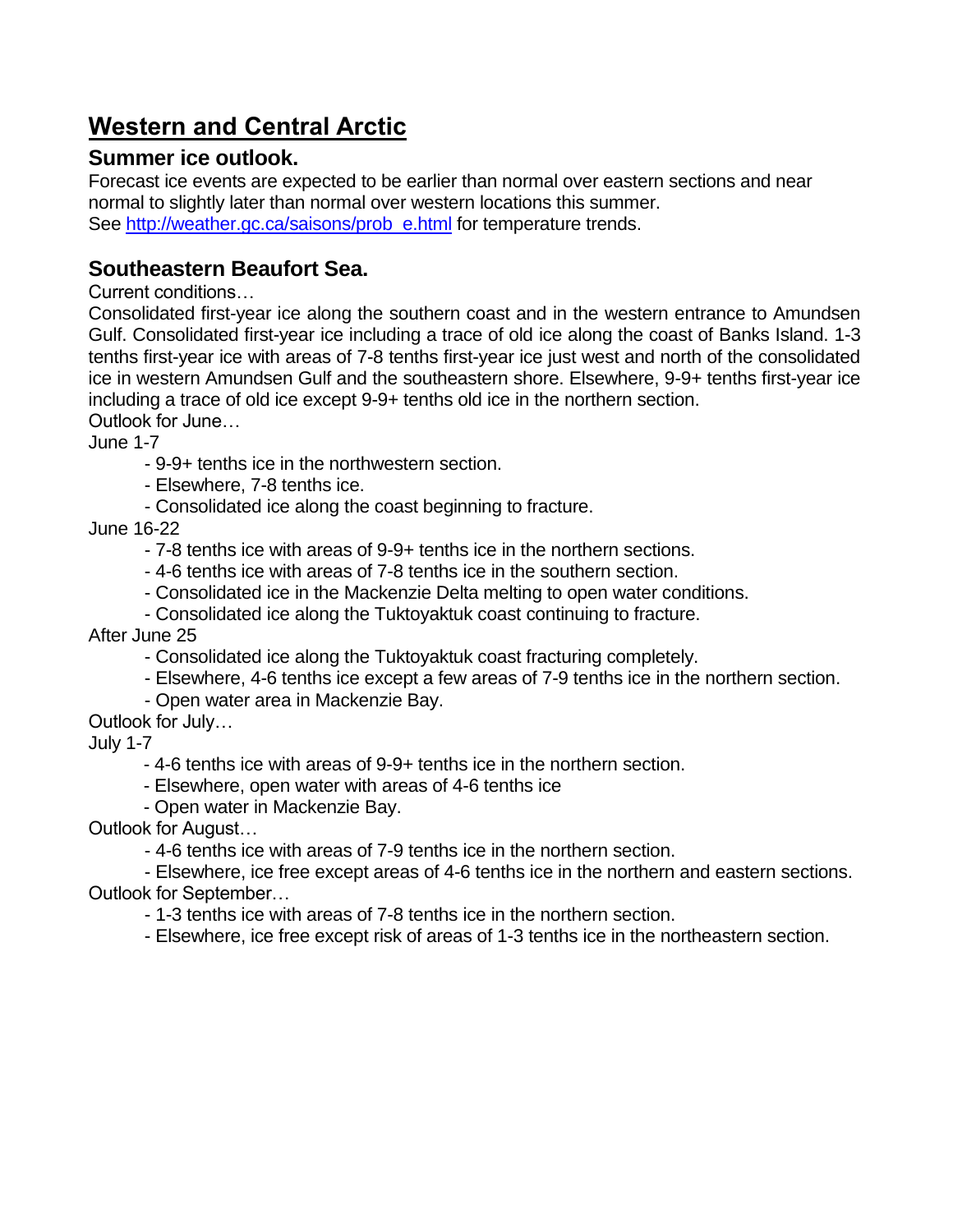#### **Amundsen Gulf.**

Current conditions…

Consolidated first-year ice except consolidated first-year ice including a trace of old ice in the central section. 8-9+ tenths first-year ice in the extreme western section just west of the consolidated ice edge.

Outlook for June…

June 14-21

- 7-8 tenths ice in the western section.

- Consolidated ice over the western and central sections fracturing.

- Consolidated ice in the eastern section and along the southern coast.

June 27-June 31

- 7-8 tenths ice with areas of 9-9+ tenths ice in the eastern section along the consolidated ice edge.

- Consolidated ice in the eastern and southern sections beginning to fracture.

Outlook for July…

July 8-15

- 4-6 tenths ice with areas of 7-8 tenths ice in the northern section and in Dolphin and Union Strait.

- Consolidated ice in Prince Albert Sound and Minto Inlet beginning to fracture.

July 17-23

- 1-3 tenths ice in the northern and western sections and in Prince Albert Sound and Minto Inlet.

- Elsewhere, open water.

Outlook for August…

August 15-26

- Open water except risk of areas of 1-3 tenths ice in the extreme western section.

After August 25

- Open water

Outlook for September…

- Ice free.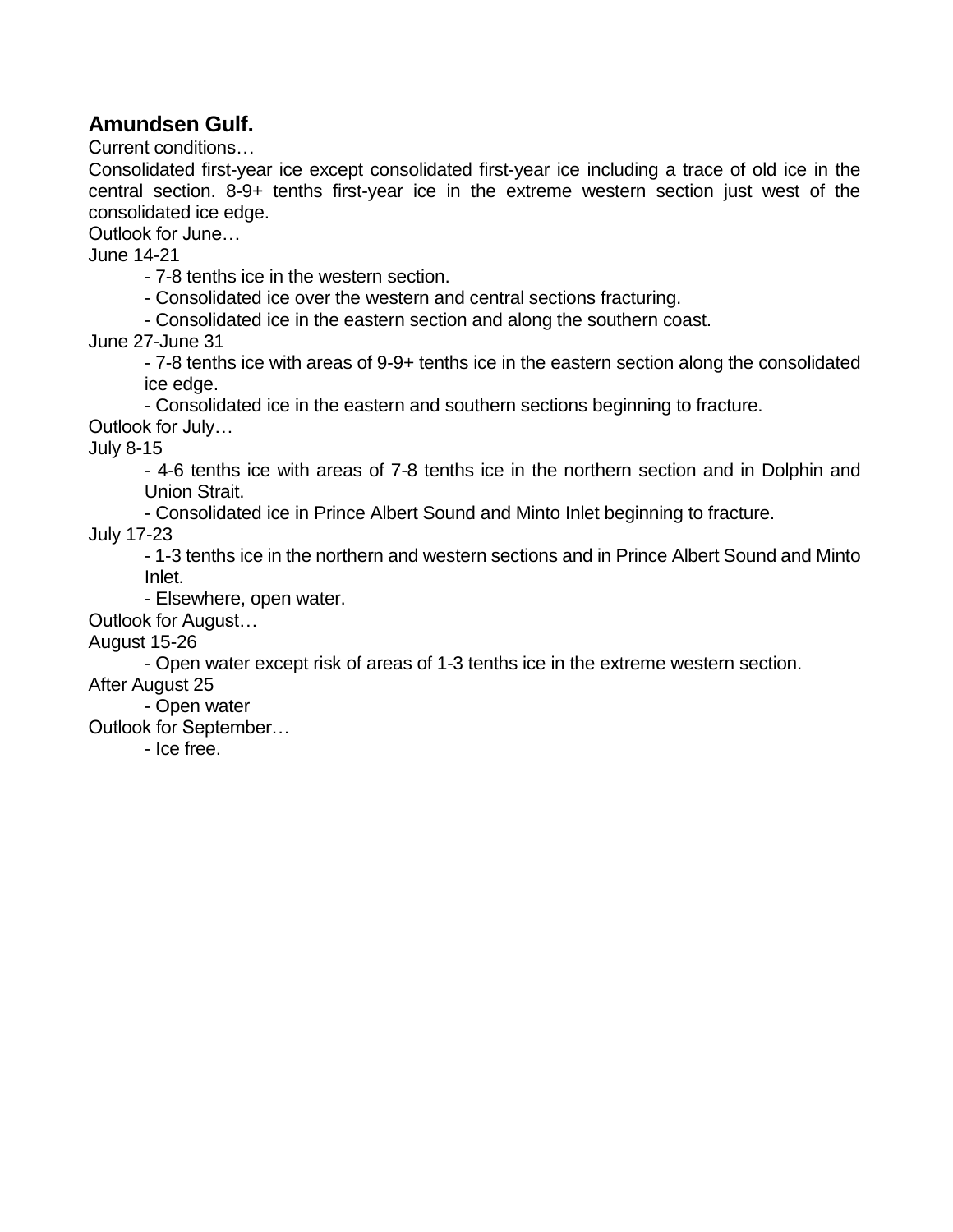#### **Prince of Wales Strait.**

Current conditions…

Consolidated first-year ice including up to 2 tenths old ice.

Outlook for July…

July 15-22

- Consolidated ice fracturing.

July 23-30

- 4-6 tenths ice except 7-8 tenths ice in the northern section.

Outlook for August…

August 1-8

- 1-3 tenths ice except 7-8 tenths ice in the extreme northern section.

After August 15

- 4-6 tenths in the northern section.

- Elsewhere, open water except a few patches of 1-3 tenths ice.

Outlook for September…

- 4-6 tenths ice in the northern section.

- Elsewhere, open water.

#### **Northern Alaskan Coast.**

Current conditions…

9-9+ tenths first-year ice including a trace of old ice in the northern section.

8-9 tenths grey, grey-white and first-year ice in the extreme western section north of the consolidated ice edge.

Consolidated first-year ice along the coast.

Outlook for June…

After June 24

- 4-6 tenths ice with areas of 7-8 tenths ice west and near Point Barrow.

- Elsewhere, 7-9 tenths ice.
- Consolidated ice along the coast beginning to fracture.

Outlook for July…

July 5-12

- 4-6 tenths ice near and west of Point Barrow.

- Elsewhere, 7-9 tenths ice.

- Consolidated ice along the coast continuing to fracture.

After July 28

- Open water with areas of 1-3 tenths ice near and west of Point Barrow.

- 4-6 tenths ice with areas of 7-8 tenths ice.

Outlook for August…

August 8-14

- 1-3 tenths ice with areas of 4-6 tenths ice along the coast.

- Open water near Point Barrow.

After August 24

- Open water with patches of 1-3 tenths ice in the extreme northern section. Outlook for September…

- Open water.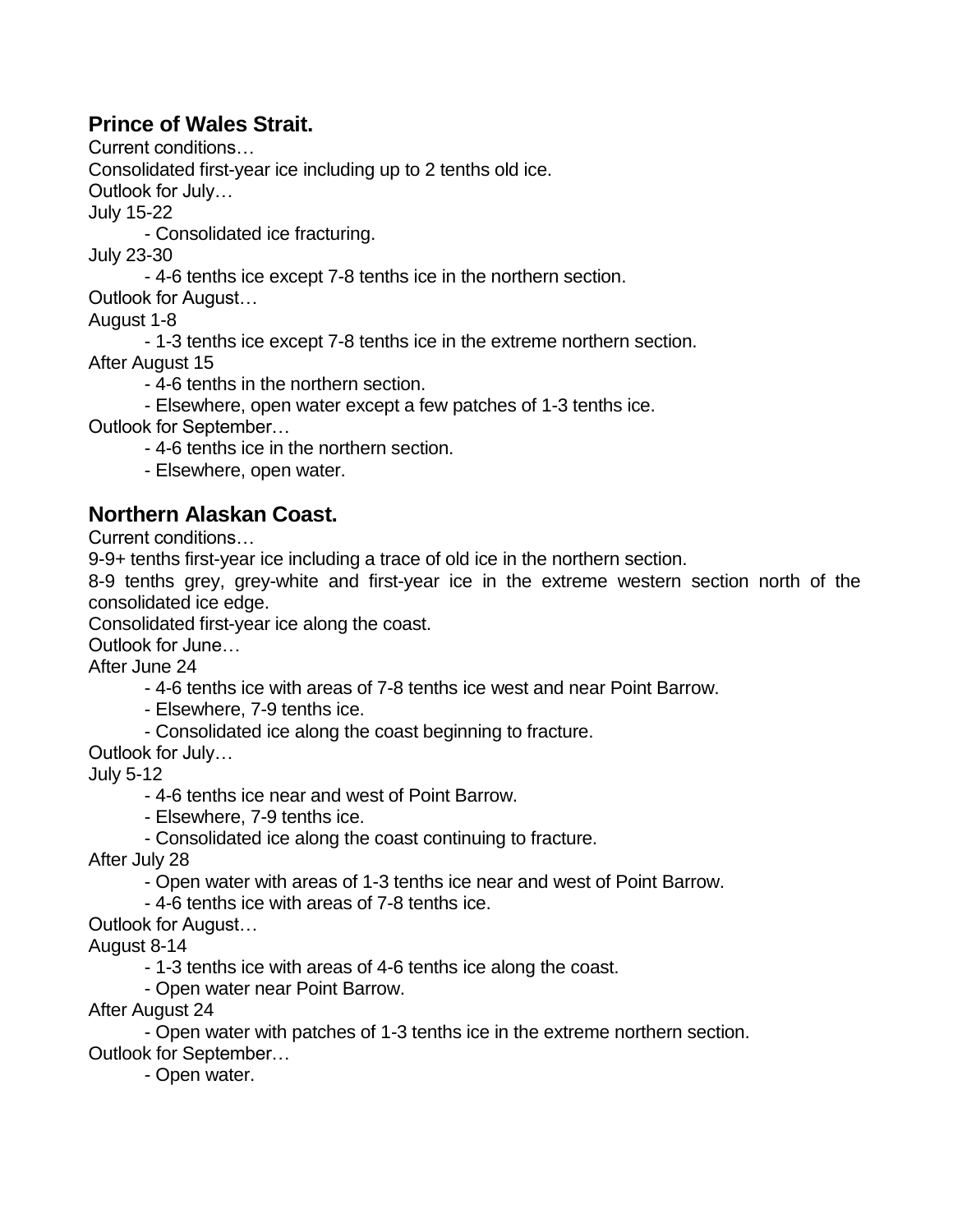#### **Western Alaskan Coast.**

Current conditions…

4-6 tenths grey-white and first-year ice in the western section.

8-9+ tenths first-year ice including up to 4 tenths old ice in the northern section and near Point Barrow.

Consolidated first-year ice along the coast.

Outlook for June…

- 9-9+ tenths ice in the northern section
- Elsewhere, 1-3 tenths ice.
- Consolidated ice continuing to fracture along the coast.

Outlook for July…

July 8-14

- 4-6 tenths ice in the extreme northern section.

- Elsewhere, open water.

After July 15

- Ice melting completely to open water.

Outlook for August…

- Open water.

Outlook for September…

- Ice free.

#### **Northern Beaufort Sea south of 75°N.**

Current conditions…

9-9+ tenths old ice. 7-9+ tenths grey-white and first-year ice in the extreme eastern section along the consolidated ice edge. Consolidated first-year ice including a trace of old ice along the Banks Island Coast….

Outlook for June…

After June 25

- 9-9+ tenths ice except 4-6 including areas of 7-8 tenths ice within 40 nautical miles of Banks Island.

Outlook for July…

After July 15

- 9-9+ tenths ice except 7-8 tenths ice in the extreme southern and eastern sections. Outlook for August…

After August 20

- 7-8 tenths ice except 9-9+ tenths ice in the northern and southeastern sections.

- 4-6 tenths ice in the southwestern section and within 30 nautical miles of Banks Island. Outlook for September…

- 9-9+ tenths ice in the eastern section except open water with areas of 1-3 tenths ice within 30 nautical miles of Banks Island. 4-6 tenths ice with areas of 7-8 tenths ice in the western section.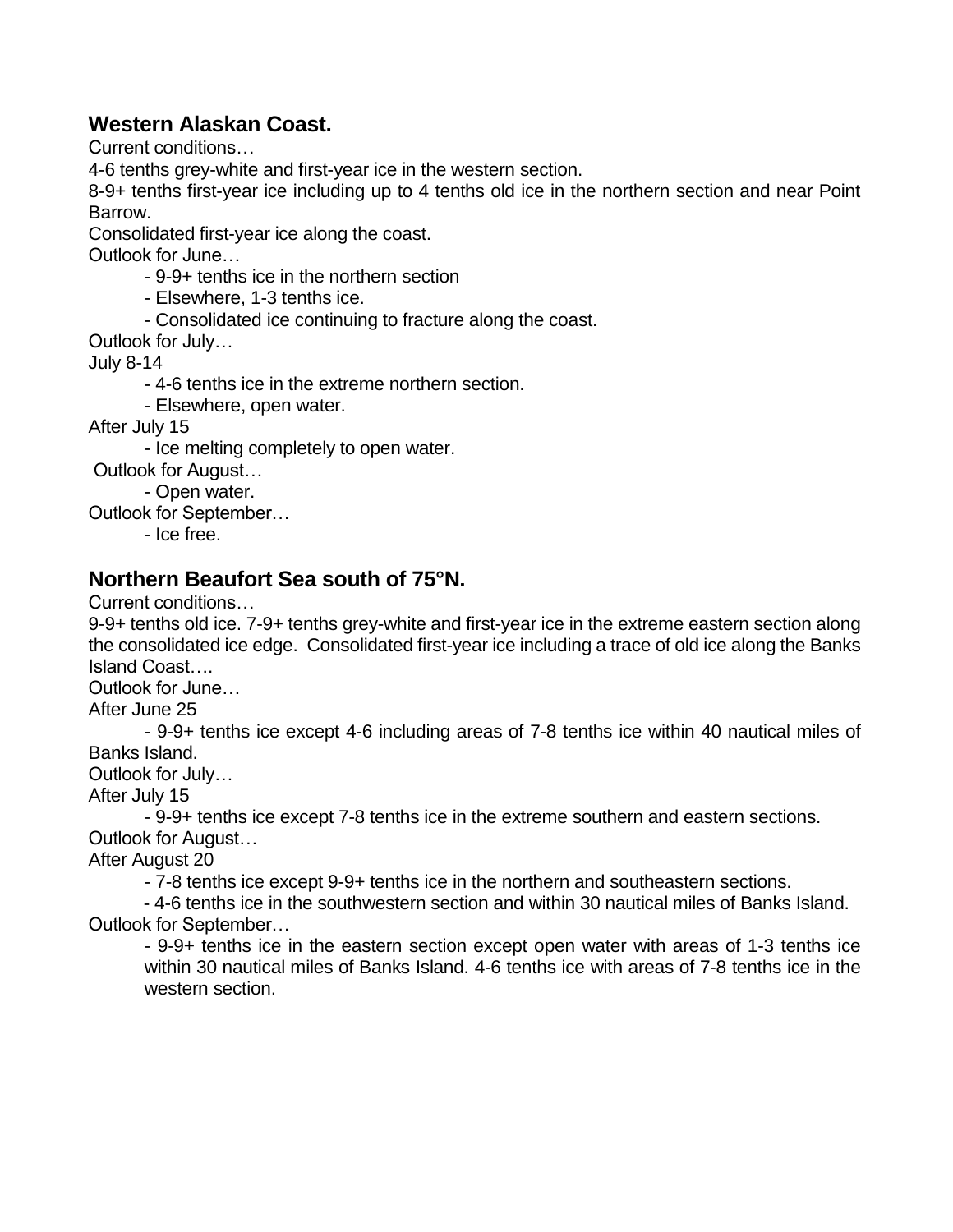#### **Arctic Ocean north of 75°N.**

Current conditions… 9-9+ tenths old ice. Outlook for July… - 9-9+ tenths ice. Outlook for August… - 9-9+ tenths ice with areas of 7-8 tenths ice in the southwestern section. Outlook for September… September 1-7 - 7-9+ tenths ice.

#### **Coronation Gulf.**

Current conditions… Consolidated first-year ice. Outlook for July… July 13-19 - Consolidated ice fracturing. July 19-24 - 4-6 tenths ice. After July 28 - Ice melting completely to open water. Outlook for August… - Open water. Outlook for September… - Ice free.

#### **Queen Maud Gulf.**

Current conditions… Consolidated first-year ice. July 17-23 - Consolidated ice fracturing. July 25-31 - 4-6 tenths ice. Outlook for August… August 1-7 - Open water. - 1-3 tenths old ice drifting into the northeastern section. Outlook for September… - Ice free.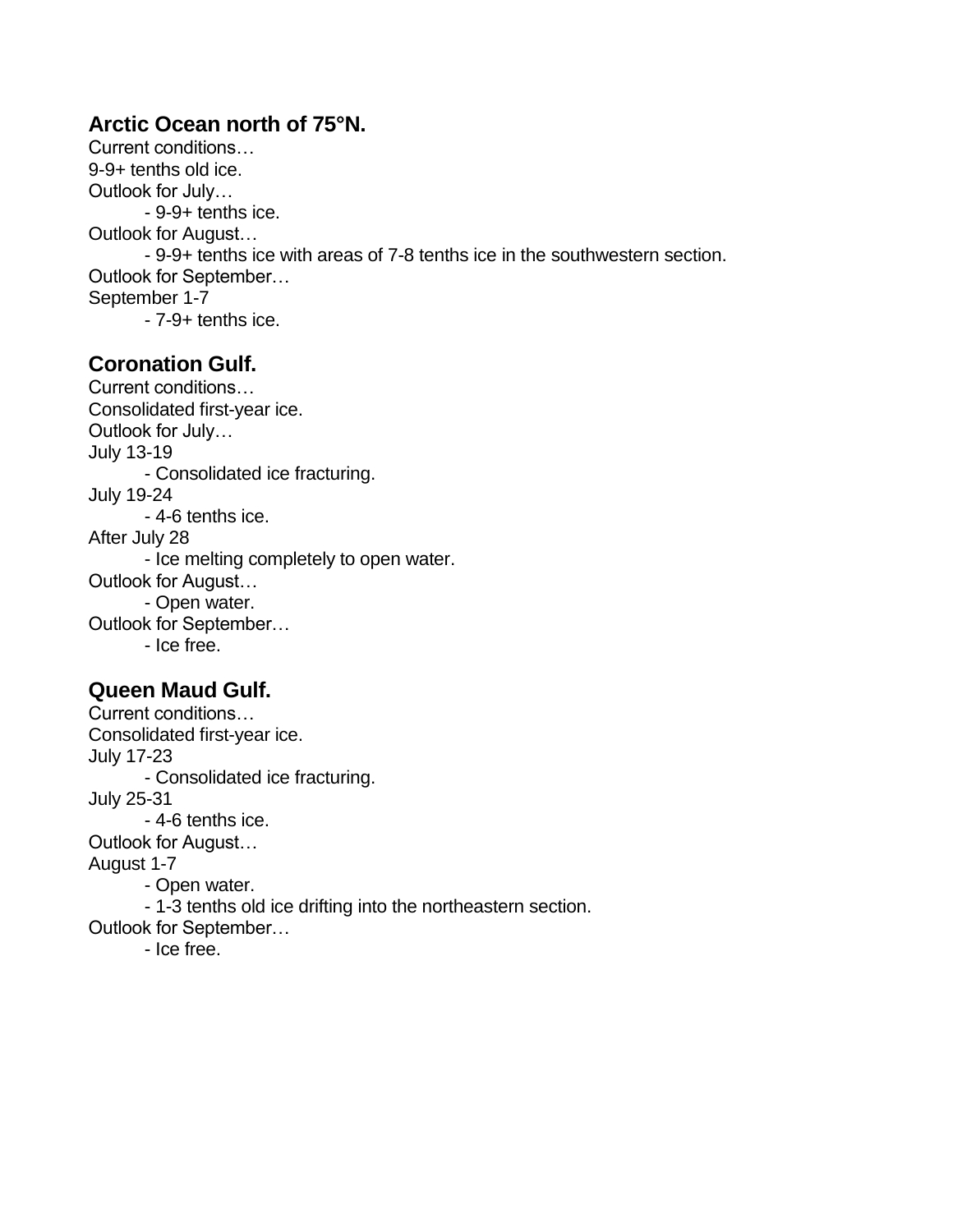#### **Victoria Strait – Larsen Sound.**

Current conditions…

Consolidated first-year ice including a trace of old ice.

Outlook for July…

July 17-23

- Consolidated ice fracturing.

Outlook for August…

August 1-7

- 9-9+ tenths ice.

August 21-27

- 4-6 tenths ice except 9-9+ tenths ice in the northwestern section.

After August 27

- 1-3 tenths ice in the northeastern and southern sections.

- Elsewhere, 4-6 tenths ice with areas of 7-8 tenths ice mostly in the northwestern section. Outlook for September…

- Open water except 4-6 tenths ice in the northwestern section.

#### **Peel Sound.**

Current conditions…

Consolidated first-year ice except consolidated first-year ice including a trace of old ice in the western bays.

Outlook for July…

July 17-23

- Consolidated ice fracturing.

Outlook for August…

August 7-13

- 4-6 tenths ice with areas of 7-8 tenths ice.

August 21-27

- Open water with patches of 1-3 tenths ice.

- Risk of areas of 7-8 tenths ice in the northern section.

Outlook for September…

- Open water.

- Risk of areas of 4-6 tenths ice in the northern section.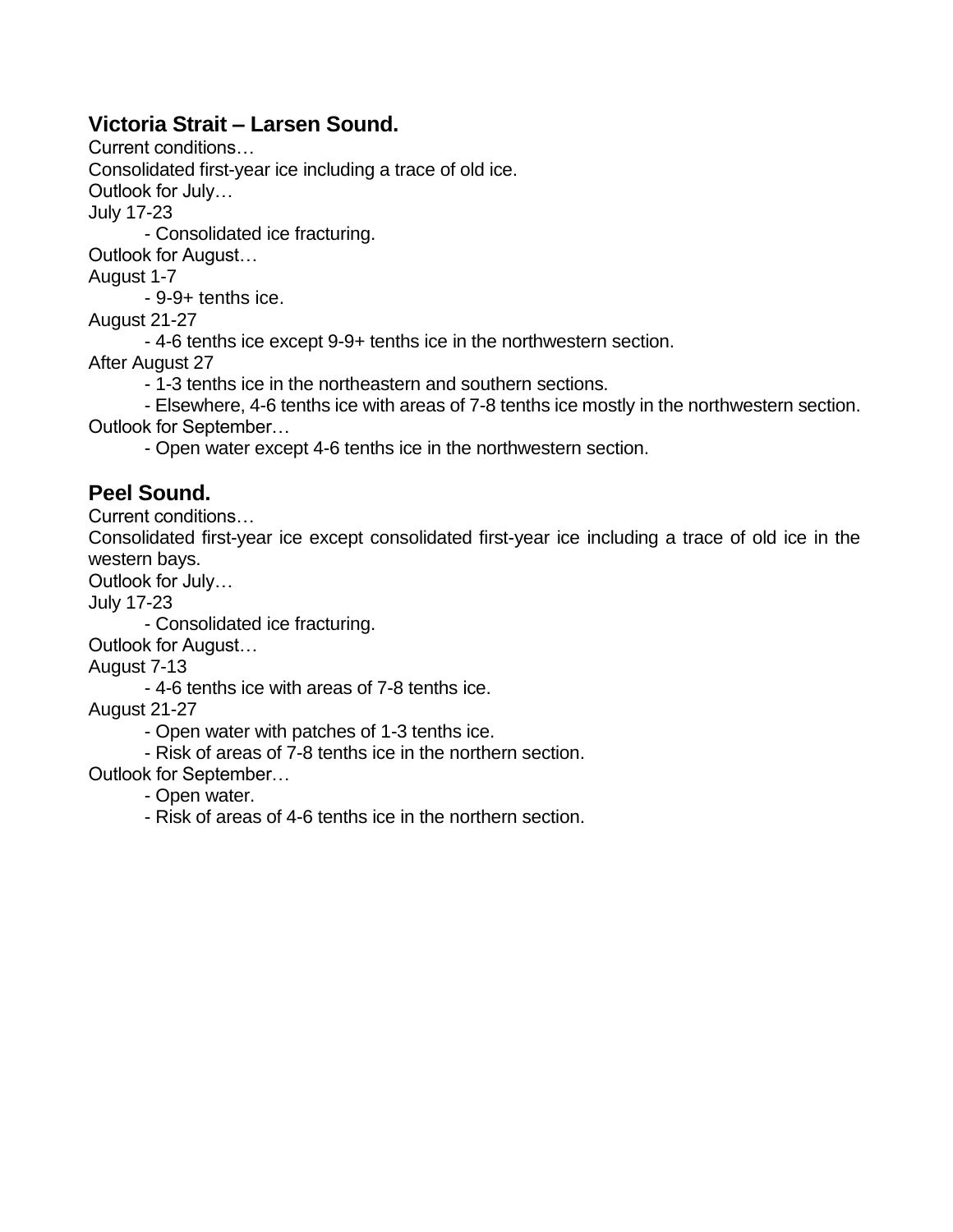#### **M'Clintock Channel.**

Current conditions…

Consolidated first-year and old ice.

Outlook for July…

After July 20

- Consolidated ice beginning to fracture.

Outlook for August…

August 1-5

- Elsewhere, 9-9+ tenths ice.

- Consolidated ice continuing to fracture.

August 10-16

- 9-9+ tenths ice except 7-8 tenths ice along the southwestern coast of Prince of Wales Island.

After August 27

- 7-8 tenths ice with areas of 9-9+ tenths ice except 1-3 tenths ice along the southwestern coast of Prince of Wales Island.

Outlook for September…

- 4-6 tenths ice with areas of 7-8 tenths ice except 1-3 tenths ice along the southwestern coast of Prince of Wales Island.

#### **Viscount Melville Sound.**

Current conditions…

Consolidated old ice except consolidated first-year ice including a trace of old ice in the southern section.

Outlook for July…

July 26-31

- Consolidated ice fracturing.

Outlook for August…

After August 19

- 9-9+ tenths ice. 4-6 tenths ice with areas of 7-8 tenths ice in the northern section. Outlook for September…

September 3-9

- 7-8 tenths ice.

- 1-3 tenths ice in the northern section.